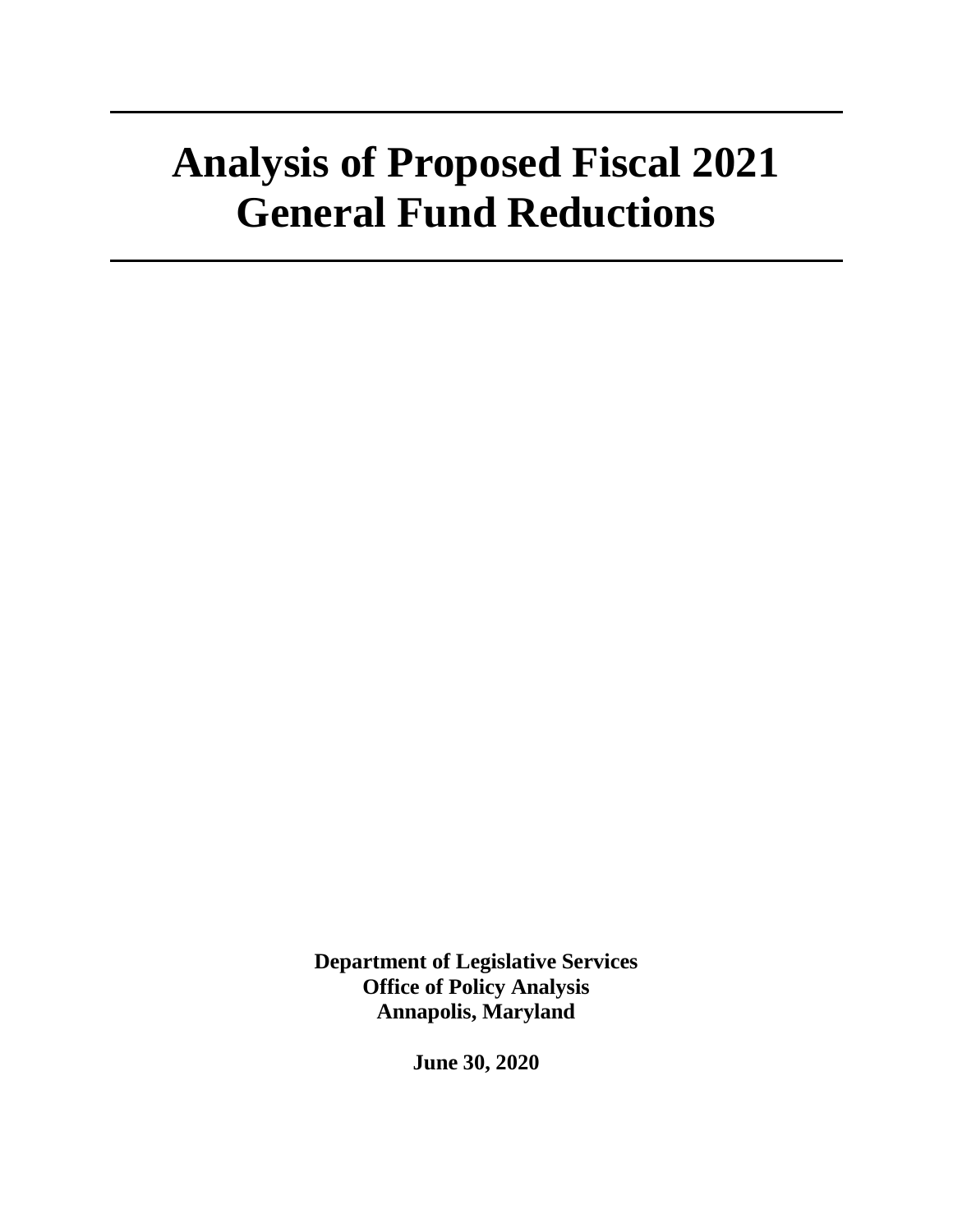# **Overview**

# **Summary of Actions**

At the July 1, 2020 Board of Public Works (BPW) meeting, the Administration is presenting just over \$1.45 billion in proposed general fund spending reductions and \$1.3 million in anticipated revenues to help address the revenue losses currently being experienced by the State. As shown in **Exhibit 1**, the actions proposed by the Administration will occur at two separate times:

- \$610.3 million in proposed general fund budget reductions will be presented and acted upon by BPW on July 1, 2020, although it should be noted that \$35 million of these reductions in Medicaid require legislation to generate the special fund backfill; and
- \$844.9 million in future actions, including \$724.6 million that will require legislation, \$119.0 million that can be effectuated in the fiscal 2022 budget, and \$1.3 million in revenue assumptions.



Source: Department of Budget and Management; Department of Legislative Services

Additional detail on the timing of the proposed reductions and when specific reductions are planned to occur are shown in **Appendix 1.**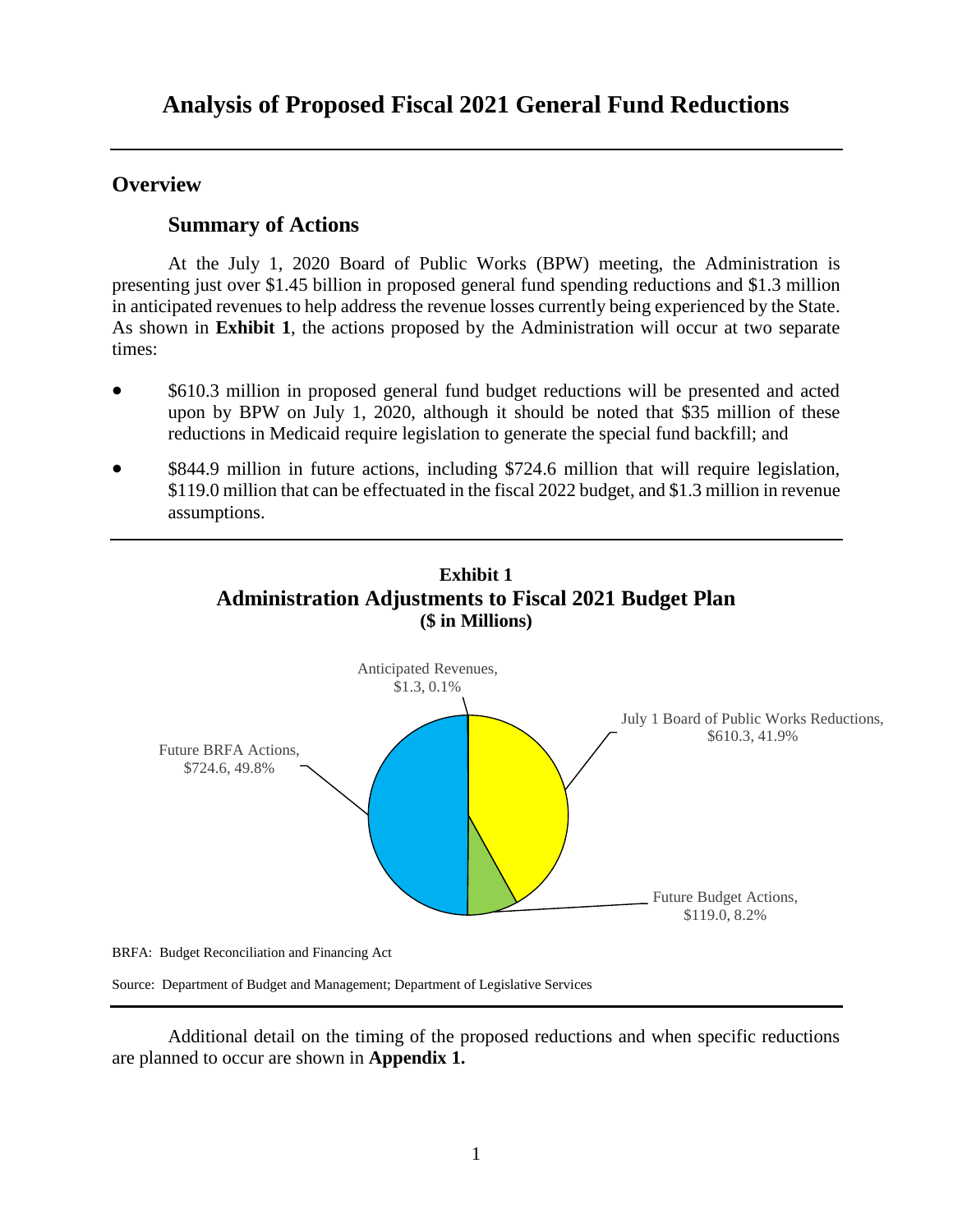**Exhibit 2** lists the 20 largest reductions which account for almost \$1.3 billion of the total actions and identifies which items require legislative action.

# **Exhibit 2 General Fund Savings – Summary of Largest Items (\$ in Millions)**

|                                                                                                                                                                   |                                                                                                                                                          | <b>General Fund</b> |
|-------------------------------------------------------------------------------------------------------------------------------------------------------------------|----------------------------------------------------------------------------------------------------------------------------------------------------------|---------------------|
|                                                                                                                                                                   |                                                                                                                                                          | <b>Savings</b>      |
| Education $Aid - TBD^*$                                                                                                                                           |                                                                                                                                                          | \$200               |
| Salary Savings Includes Legislative/Judicial Reversions – No COLA and 3% FY 2021                                                                                  |                                                                                                                                                          |                     |
| Reduction via Furloughs or Temporary Salary Reduction**                                                                                                           |                                                                                                                                                          | 139                 |
| Local Government Aid - TBD*                                                                                                                                       |                                                                                                                                                          | 130                 |
| USM and Morgan State University - More than 8% Reduction                                                                                                          |                                                                                                                                                          | 126                 |
| WMATA – No General Funds and Not Clear MDOT will Backfill* (BPW will cut                                                                                          |                                                                                                                                                          |                     |
| \$28 million with remainder requiring legislation)                                                                                                                |                                                                                                                                                          | 125                 |
| Fund Medicaid with Surplus Reinsurance Dollars from Individual Market*                                                                                            |                                                                                                                                                          | 100                 |
| No 4% Rate Increase for Behavioral Health, DDA, and Medicaid Providers**                                                                                          |                                                                                                                                                          | 79                  |
| Eliminate Most General Fund PAYGO                                                                                                                                 |                                                                                                                                                          | 72                  |
| Retirement Reinvestment (\$75 million total funds)                                                                                                                |                                                                                                                                                          | 61                  |
| Cade Community College Formula - Level Fund                                                                                                                       |                                                                                                                                                          | 36                  |
| Medicaid Deficit Hospital Assessment - Increase Assessment*                                                                                                       |                                                                                                                                                          | 35                  |
| Employee and Retiree Health Insurance - Favorable Trends/Other Changes                                                                                            |                                                                                                                                                          | 33                  |
| Fund Balance from State Unemployment Insurance Fund (State Employees)*                                                                                            |                                                                                                                                                          | 30                  |
| Teachers' Supplemental Grant - Eliminate Local Aid Program                                                                                                        |                                                                                                                                                          | 28                  |
| Overtime – Change Rules                                                                                                                                           |                                                                                                                                                          | 20                  |
| Fund Balances for Various Health Boards and Commissions*                                                                                                          |                                                                                                                                                          | 20                  |
| Locals Share of State Department of Assessments and Taxation Operating Costs                                                                                      |                                                                                                                                                          |                     |
| Increase from 50% to 90%*                                                                                                                                         |                                                                                                                                                          | 17                  |
| <b>DJS</b> Operational Savings                                                                                                                                    |                                                                                                                                                          | 15                  |
| Disparity Grant - Level Fund                                                                                                                                      |                                                                                                                                                          | 12                  |
| Sellinger Formula - Level Fund                                                                                                                                    |                                                                                                                                                          | 11                  |
| <b>Other Actions</b>                                                                                                                                              |                                                                                                                                                          | 166                 |
| <b>Total</b>                                                                                                                                                      |                                                                                                                                                          | \$1,455             |
| BPW: Board of Public Works<br>DDA: Developmental Disabilities Administration<br>MDOT: Maryland Department of Transportation<br>USM: University System of Maryland | COLA: cost-of-living adjustment<br>DJS: Department of Juvenile Services<br>PAYGO: pay-as-you-go<br>WMATA: Washington Metropolitan Area Transit Authority |                     |
| *Requires legislative action.<br>**Requires either legislative action or future BPW action.                                                                       |                                                                                                                                                          |                     |

In addition to \$52.5 million in fund balance transfers from various special funds, at least \$165.6 million of the general fund reductions will be backfilled by special and federal funds, \$161.3 million and \$4.3 million respectively. Additionally, it is unclear to what extent the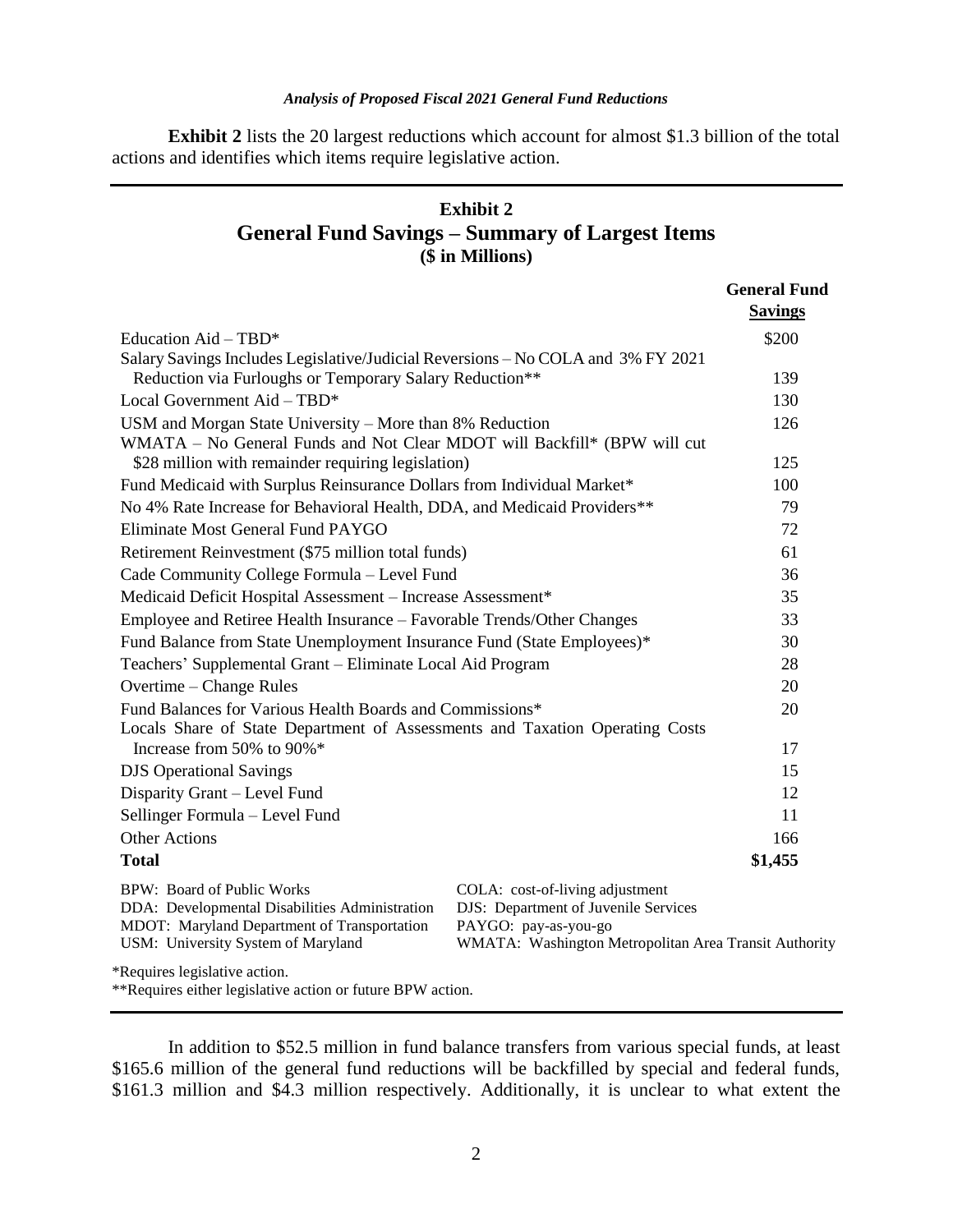\$125.0 million general fund reduction to the grant to the Washington Metropolitan Areas Transit Authority (WMATA) will be backfilled from funding from the Transportation Trust Fund (TTF), or how much of the \$72.0 million reduction in pay-as-you-go (PAYGO) funds will be shifted to the general obligation capital program.

The reductions proposed by the Administration are 7.4% of the fiscal 2021 general fund appropriation. As shown in **Exhibit 3**, in comparison to the fiscal 2021 general fund appropriation, the cuts are disproportionately weighted toward certain areas of the budget. Specifically, reserve fund and PAYGO appropriations which consist of a combined 1.2% of the general fund budget, account for 14.6% of the proposed reductions, with each area of funding declining by close to or over 90%. Funding for public four-year institutions of higher education, which make up an estimated 8.6% of the general fund appropriation, accounts for 11.6% of the total reductions, while local aid, which sees the largest dollar reduction, accounts for 30% of the reductions but 38% of the overall general fund budget.





BPW: Board of Public Works PAYGO: pay-as-you-go

Source: Department of Budget and Management; Department of Legislative Services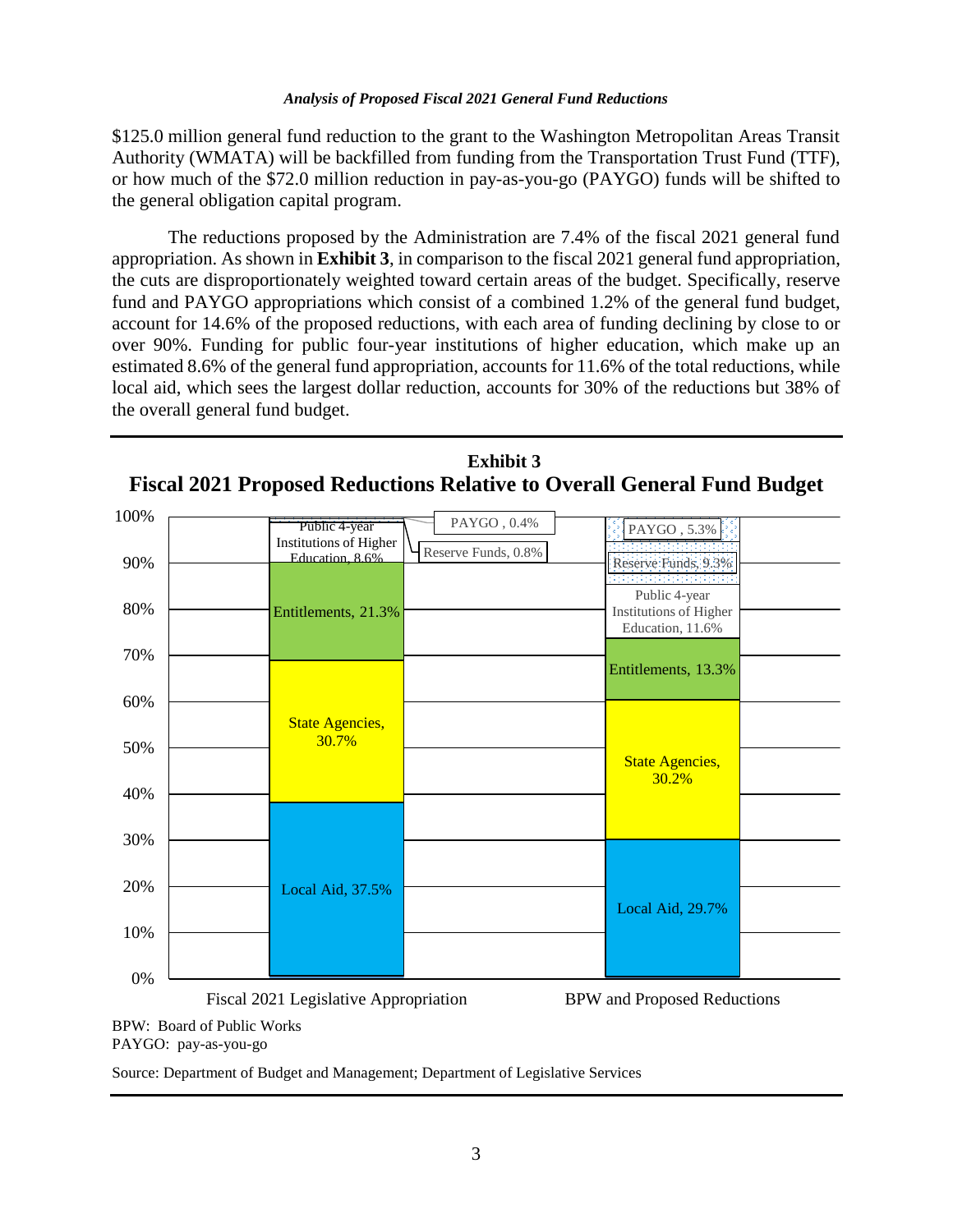Entitlement spending, accounting for 21.3% of the fiscal 2021 budget, accounts for only 13.3% of the general fund reductions. Further, as discussed in more detail below, that overstates the impact of the reductions in that a significant amount of the special fund backfills are in the entitlement area. That said, these reductions are primarily to provider rates, an area of specific concern to the General Assembly.

#### **Fiscal Outlook**

The combined \$1.455 billion of proposed balancing actions would make significant progress in closing the budget shortfall forecast for fiscal 2021. However, a budget gap of \$1.0 billion to \$1.6 billion remains depending on which of the two revenue estimates produced by the Board of Revenue Estimates (BRE) in May is utilized. The Department of Budget and Management (DBM) expects to close this gap with a combination of withdrawals from the Rainy Day Fund, federal Coronavirus Relief Funds (which can fund certain public health and police costs currently budgeted with general funds), and any additional federal funds made available by the U.S. Congress. This approach should prove adequate to close the fiscal 2021 deficit under either scenario. **Exhibit 4** shows the balancing strategy under BRE's S2 revenue forecast, and which incorporates Department of Legislative Services' estimates of increased entitlement costs. **Appendix 2** shows the outlook with BRE's S4 scenario.

Without additional federal relief, the budget outlook for fiscal 2022 is bleak, with a gap of \$2.3 billion to \$4.0 billion depending on the assumed revenue scenario. This also assumes that that all of the Administration's adjustments to mandates in fiscal 2021 carry forward into fiscal 2022.

| <b>Exhibit 4</b><br><b>Budget Outlook under BRE S2 Scenario</b><br><b>Fiscal 2020-2022</b><br>(\$ in Millions) |             |             |             |  |  |
|----------------------------------------------------------------------------------------------------------------|-------------|-------------|-------------|--|--|
|                                                                                                                | <u>2020</u> | <u>2021</u> | 2022        |  |  |
| S <sub>2</sub> Fiscal Effects Forecast                                                                         | $-$ \$498   | $-$ \$2,429 | $-$ \$3,780 |  |  |
| Proposed BPW Actions (7/1/2020)                                                                                |             | 610         | ∗<br>525    |  |  |
| <b>Balance After BPW Actions</b>                                                                               | -\$498      | $-$1,819$   | $-$ \$3,255 |  |  |
| <b>Additional Options</b>                                                                                      |             |             |             |  |  |
| <b>BRFA/Other Administration Proposals</b>                                                                     |             | \$844       | \$600       |  |  |
| Coronavirus Relief Fund                                                                                        | \$100       | 250         |             |  |  |
| <b>Enhanced Medicaid Match</b>                                                                                 | 280         | <b>TBD</b>  |             |  |  |
| <b>Additional Federal Money</b>                                                                                |             | <b>TBD</b>  |             |  |  |
| <b>Agency Reversions</b>                                                                                       | 70          |             |             |  |  |
| <b>Exhaust Rainy Day Fund</b>                                                                                  | 48          | 725         | 379         |  |  |
| <b>Other Fund Balance Transfers/Reductions</b>                                                                 |             | <b>TBD</b>  | <b>TBD</b>  |  |  |
| \$0<br>\$0<br>$-$ \$2,276<br><b>Closing Fund Balance</b>                                                       |             |             |             |  |  |
| <b>Rainy Day Fund Balance</b>                                                                                  | \$1,152     | \$379       | \$0         |  |  |

BPW: Board of Public Works BRE: Board of Revenue Estimates BRFA: Budget Reconciliation and Financing Act

\*Assumes \$214 million of statutory changes to continue fiscal 2021 reductions to mandates in fiscal 2022.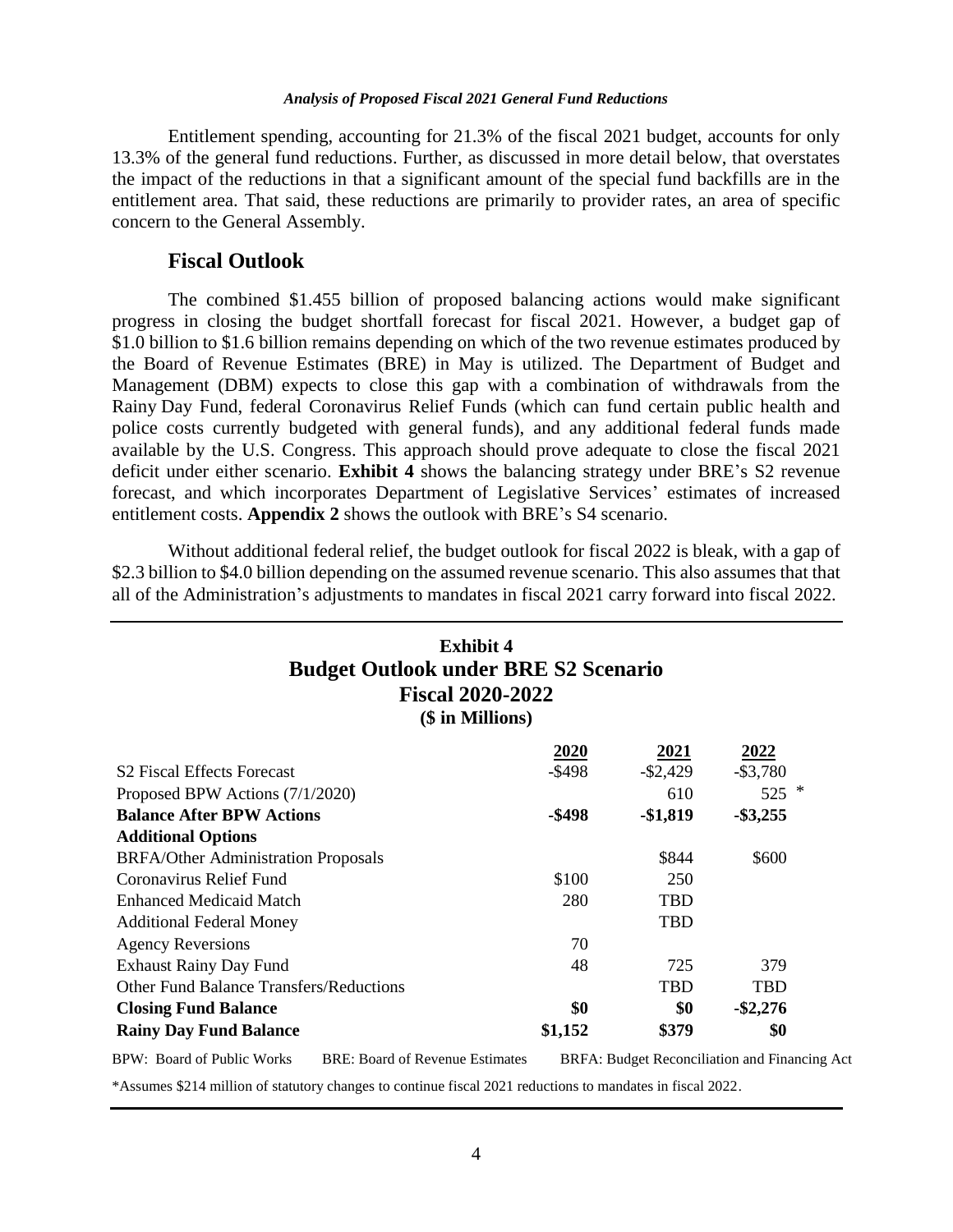The Administration's plan leaves much work to the General Assembly during the 2021 session with a fiscal 2021 shortfall of about \$1.8 billion under the S2 revenue scenario after accounting for the proposed BPW actions. Delaying many of the most difficult decisions until session has the benefit of allowing further evaluation of State revenue performance and more time for Congress to provide additional federal relief. The disadvantage is, if more federal aid is not forthcoming, the General Assembly will be attempting to close a large budget gap with actions that will not go into effect until the final quarter of fiscal 2021, providing little planning time for entities that receive less funding. Given this uncertainty, State agencies, local government, and nonprofits receiving grants from the State will need to proceed cautiously with the spending plans for fiscal 2021.

# **Summary of Issues**

Key issues with in the Administration's balancing plan include:

- a lack of detail regarding how a significant amount of the proposed reductions will be allocated, including \$330 million in cuts to education and other local aid, in addition to not providing a plan for addressing significant special fund shortfalls in the Education Trust Fund and TTF. The lack of detail not only presents challenges to local governments and local education agencies in planning for reductions, but also leaves the potential for a significant amount of additional pressure to be placed on the General Fund that is not currently reflected in the fiscal outlook;
- proposed reductions to organizations that may have difficulty absorbing the cuts. Eliminating the rate increase for most health and foster care providers at a time when the minimum wage is increasing may create financial stress for those organizations. The plan to implement the health portion of the reduction through legislation also means that the entire savings, if approved by the General Assembly, would be applied in the fourth quarter of fiscal 2021. Similarly, small entities like the Baltimore Zoo and the Baltimore Symphony Orchestra (BSO) are already experiencing revenue losses due to COVID-19. These actions to more vulnerable organizations are proposed despite the availability of larger and potentially less harmful options. These options include transferring up to \$200 million in fund balance from the Local Income Tax Reserve Fund, backfilling or bonding \$140 million in special fund PAYGO funded with the transfer tax and shifting those revenues to the General Fund, or reducing funding to Medicaid Managed Care Organizations by \$10.5 million through a shift to the bottom of the actuarially allowed range;
- a reliance on actions repeatedly rejected by the General Assembly including raising the local share of State Department of Assessments and Taxation (SDAT) costs and transfers of balances from boards like the Maryland Community Health Resources Commission; and
- proposed reductions to K-12 education PAYGO programs (Healthy School and School Safety) that Counsel to the General Assembly advises are not constitutionally permissible.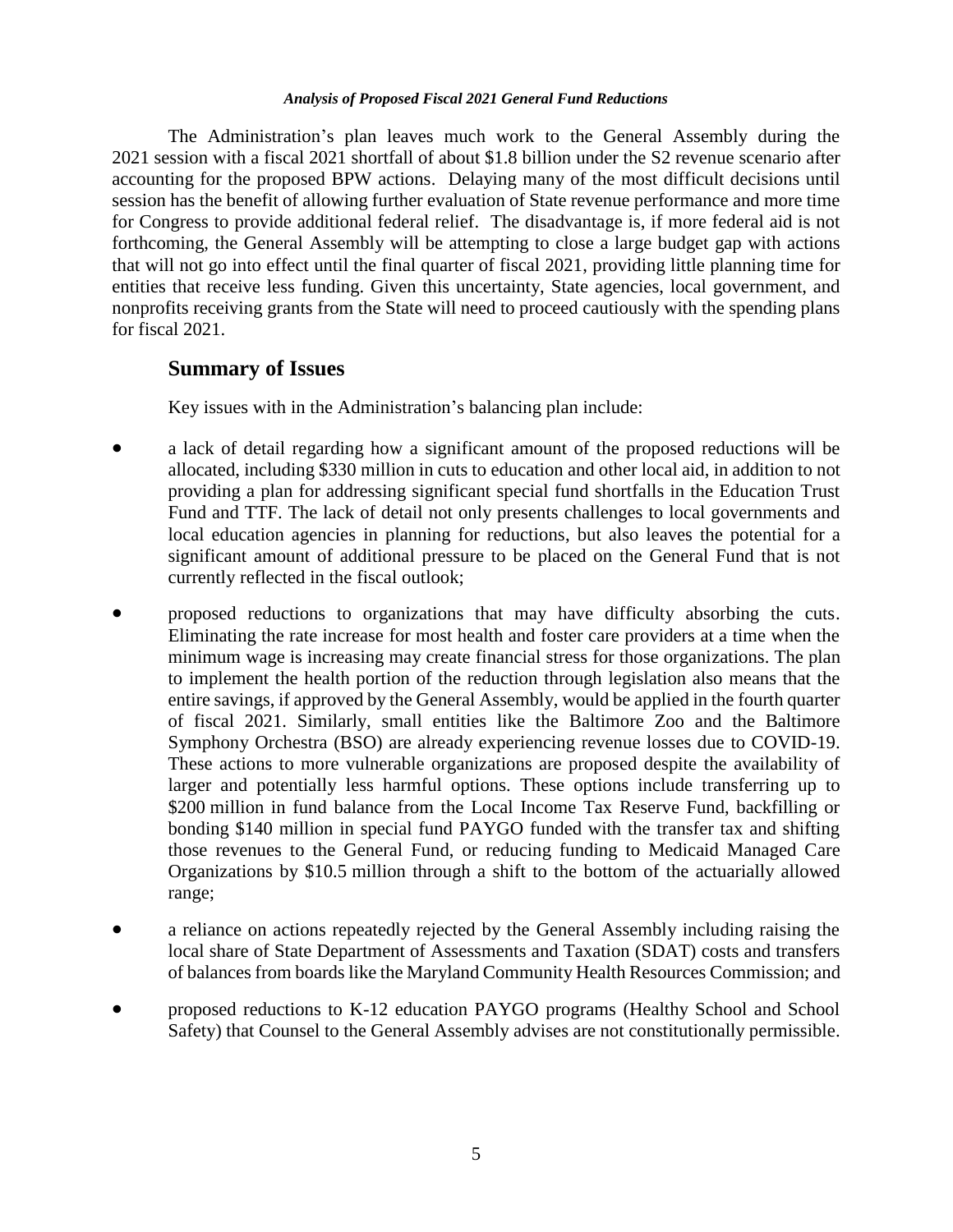# **Categories of Reductions**

**Exhibit 5** illustrates the proposed \$1.45 billion in general fund reductions by broad category of reduction.



HE: higher education PAYGO: pay-as-you-go

Note: Numbers may not sum due to rounding.

Source: Department of Budget and Management; Department of Legislative Services

As shown in **Exhibits 6** and **7**, the composition of the reductions varies quite significantly between BPW reductions and the proposed future reductions, in part due to restrictions placed on BPW's authority to limit appropriations. However, for the purpose of the discussion below, the reductions will be considered in their entirety.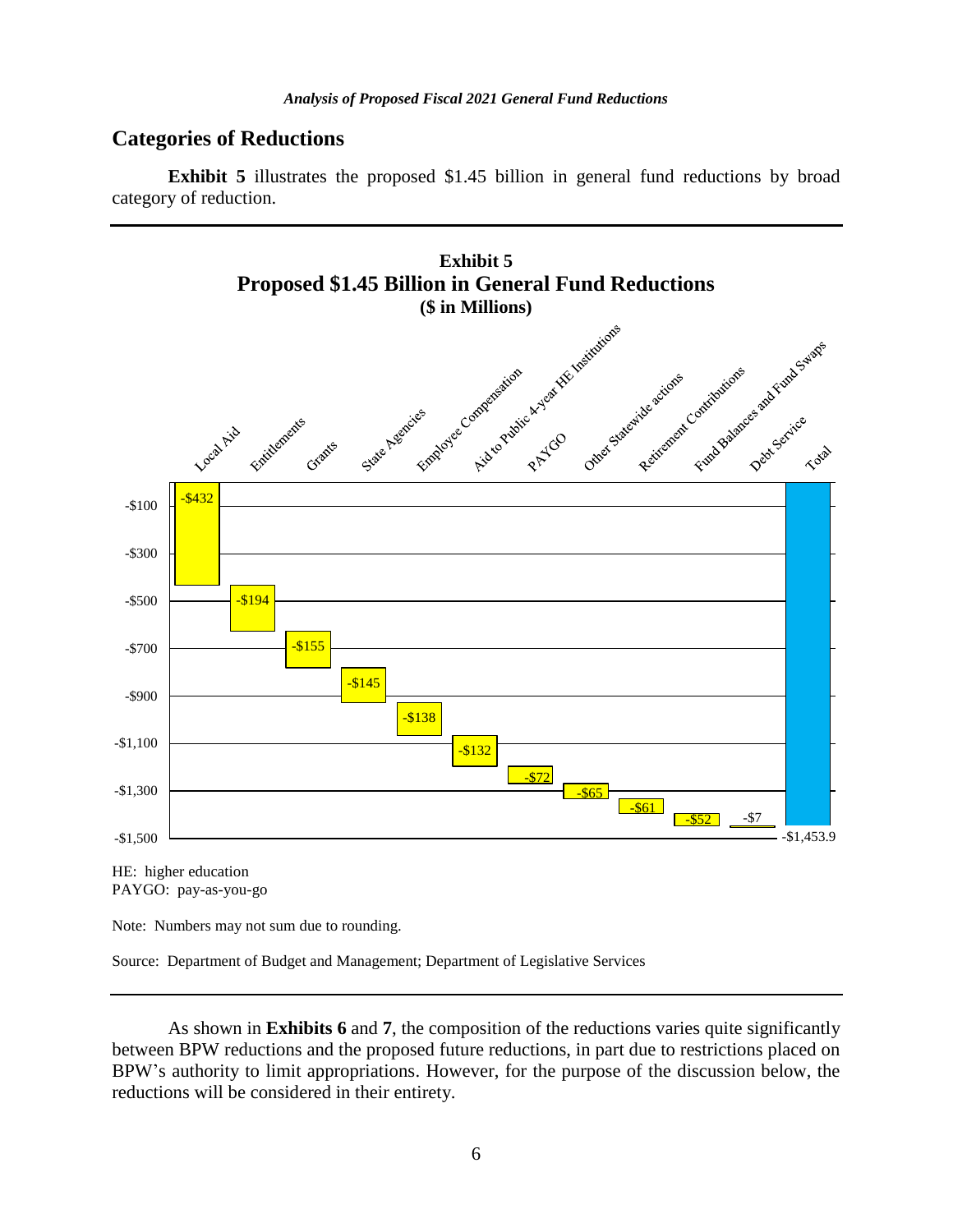



BPW: Board of Public Works HE: higher education PAYGO: pay-as-you-go

Source: Department of Budget and Management; Department of Legislative Services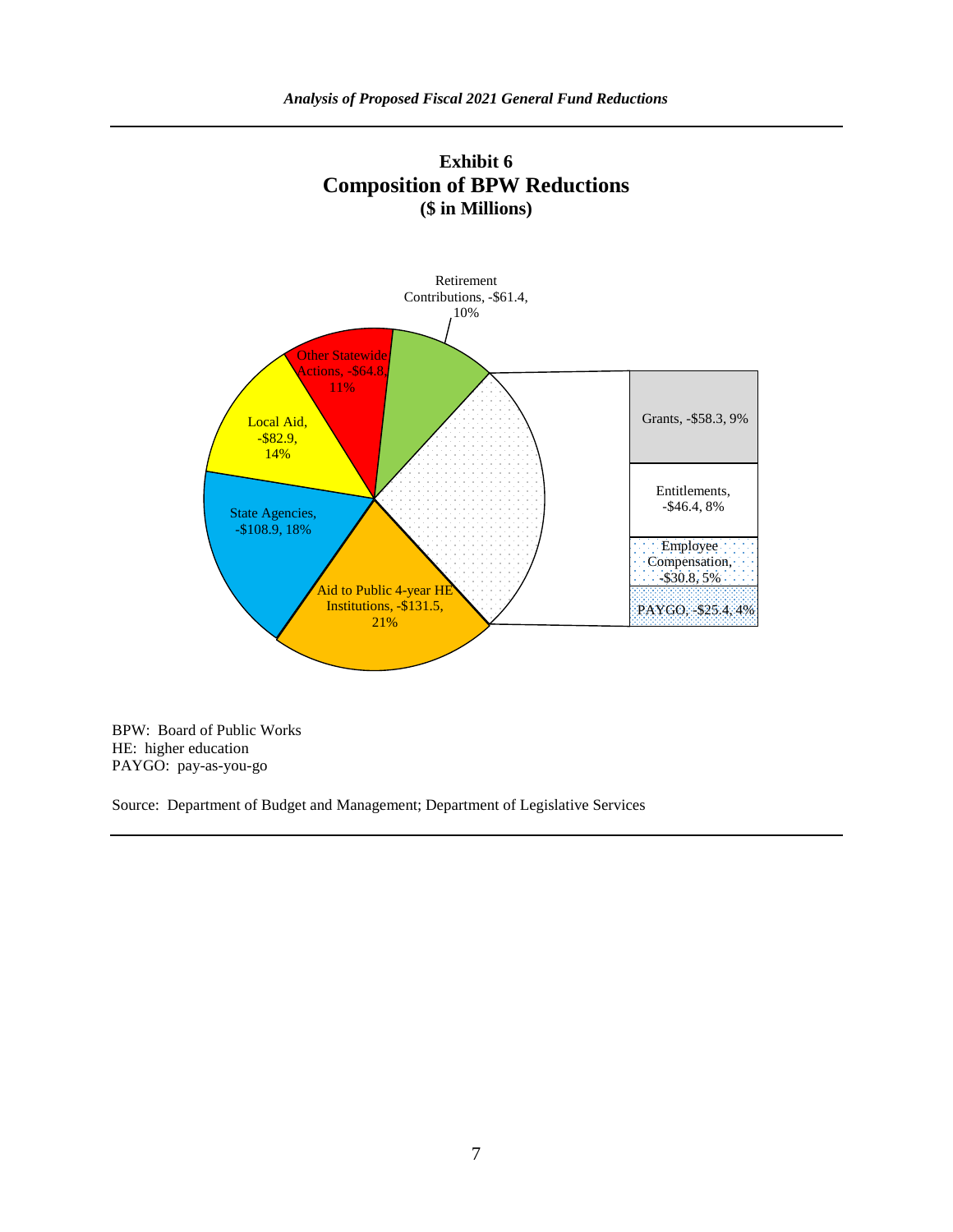**Exhibit 7 Composition of \$843.6 Million in Future Budget and BRFA Reductions (\$ in Millions)**



# **Local Aid**

The largest impact of the proposed reductions, almost \$432 million, 29.7% is to local aid. However, of this amount, \$330.0 million in proposed reductions lack specificity: \$200 million in K-12 education cuts; and \$130 million in "unallocated" reductions. Thus, the precise impact on local jurisdictions is unknown.

Other significant local aid reductions include level funding the disparity grant (\$12.4 million), eliminating the Teacher Retirement Supplemental Grant (\$27.7 million), level funding the Cade formula for community colleges (\$36.4 million), and increasing the local share of certain costs in SDAT from 50% to 90% (\$16.8 million). Excluding the \$330.0 million of K-12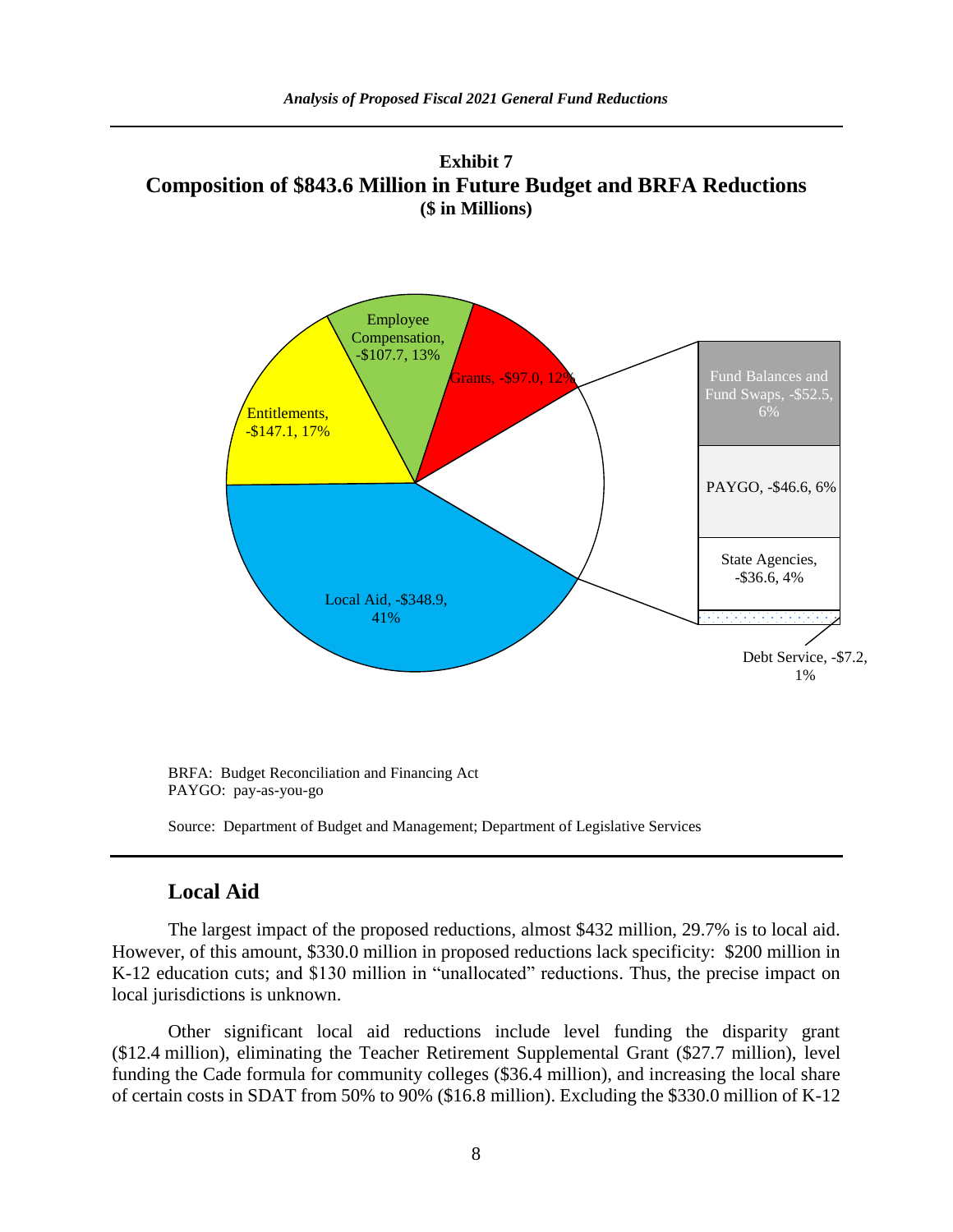education aid and unallocated reductions, the jurisdictional impact of the remaining \$101.8 million in reductions is shown in **Exhibit 8**.

| <b>Exhibit 8</b>                                              |                                  |                                                     |              |              |             |               |
|---------------------------------------------------------------|----------------------------------|-----------------------------------------------------|--------------|--------------|-------------|---------------|
| <b>Jurisdictional Impact of Selected Local Aid Reductions</b> |                                  |                                                     |              |              |             |               |
|                                                               | <b>Disparity</b><br><b>Grant</b> | <b>Teacher</b><br>Supplemental<br><b>Retirement</b> | Cade         | SDAT*        | Other       | <b>Total</b>  |
| Allegany                                                      |                                  | \$1,632,106                                         | \$827,254    | \$289,962    | \$104,503   | \$2,853,825   |
| Anne Arundel                                                  |                                  |                                                     | 4,292,280    | 1,603,871    | 35,685      | 5,931,836     |
| <b>Baltimore City</b>                                         | \$2,471,387                      | 10,047,596                                          |              | 1,690,348    | 197,059     | 14,406,390    |
| <b>Baltimore County</b>                                       |                                  | 3,000,000                                           | 6,343,963    | 2,162,334    | 1,059       | 11,507,356    |
| Calvert                                                       |                                  |                                                     | 258,136      | 298,384      | 1,164       | 557,684       |
| Caroline                                                      | 114,091                          | 685,108                                             | 212,836      | 109,784      | 21,430      | 1,143,249     |
| Carroll                                                       |                                  |                                                     | 1,020,349    | 481,964      | 5,715       | 1,508,028     |
| Cecil                                                         | 341,164                          |                                                     | 708,258      | 355,501      | 9,729       | 1,414,652     |
| Charles                                                       |                                  |                                                     | 846,158      | 470,680      | 13,639      | 1,330,477     |
| Dorchester                                                    | 1,592,569                        | 308,913                                             | 145,512      | 152,366      | 58,911      | 2,258,271     |
| Frederick                                                     |                                  |                                                     | 1,776,726    | 674,463      | 14,281      | 2,465,470     |
| Garrett                                                       |                                  | 406,400                                             | 320,464      | 210,856      | 170,015     | 1,107,735     |
| Harford                                                       |                                  |                                                     | 1,794,441    | 731,294      | 8,690       | 2,534,425     |
| Howard                                                        |                                  |                                                     | 3,301,048    | 813,021      | 8,053       | 4,122,122     |
| Kent                                                          |                                  |                                                     | 59,172       | 88,737       | 11,059      | 158,968       |
| Montgomery                                                    |                                  |                                                     | 6,266,662    | 2,484,082    | 20,240      | 8,770,984     |
| Prince George's                                               |                                  | 9,628,702                                           | 4,683,033    | 2,144,250    | 129,640     | 16,585,625    |
| Queen Anne's                                                  |                                  |                                                     | 250,160      | 172,056      | 19,202      | 441,418       |
| Somerset                                                      | 520,600                          | 381,999                                             | 135,706      | 347,488      | 47,712      | 1,433,505     |
| St. Mary's                                                    |                                  |                                                     | 299,562      | 122,851      | 22,562      | 444,975       |
| Talbot                                                        |                                  |                                                     | 226,646      | 140,828      | 1,059       | 368,533       |
| Washington                                                    | 5,721,037                        |                                                     | 1,568,125    | 430,536      | 9,117       | 7,728,815     |
| Wicomico                                                      | 1,641,333                        | 1,567,837                                           | 759,718      | 330,469      | 1,059       | 4,300,416     |
| Worcester                                                     |                                  |                                                     | 296,890      | 453,873      | 50,644      | 801,407       |
| Multi-jurisdictional                                          |                                  |                                                     |              |              | 7,587,657   | 7,587,657     |
| <b>Total</b>                                                  | \$12,402,181                     | \$27,658,661                                        | \$36,393,100 | \$16,760,000 | \$8,549,884 | \$101,763,826 |

SDAT: State Department of Assessments and Taxation

\*Local payments to support SDAT administrative costs are not technically local aid but shown here since they reduce resources available to local governments.

Source: Department of Budget and Management; Department of Legislative Services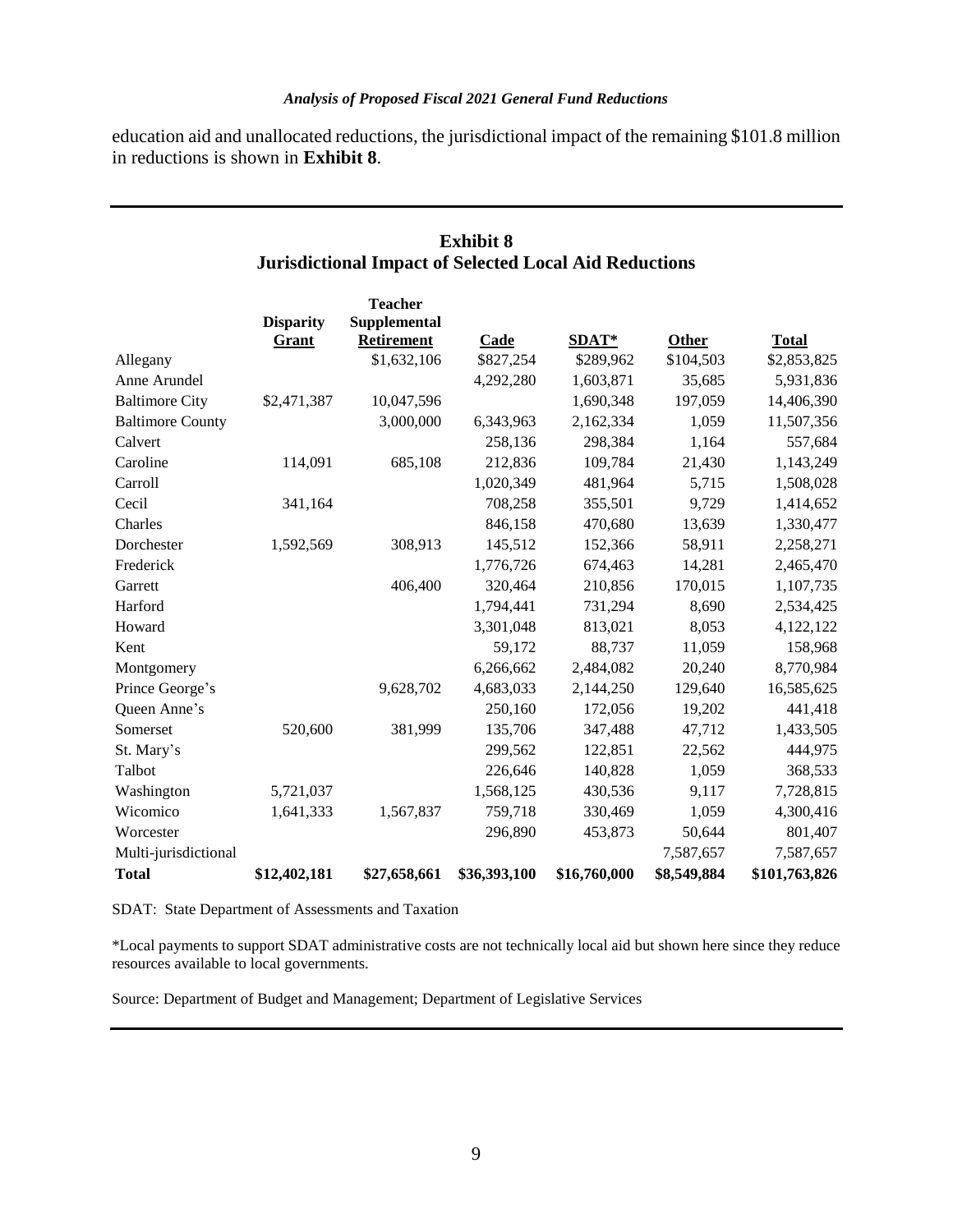## **Entitlements**

General Fund reductions to entitlements total \$193.5 million, all but \$3.1 million to Medicaid. However, \$136.7 million of the Medicaid reductions are backfilled by special funds: \$100.0 million available from the Maryland Health Benefit Exchange Fund derived from taxes on health insurers to pay for State costs associated with the State's 1332 waiver that established a reinsurance program to reduce premium costs of private health insurance on the Maryland Health Connection; \$35.0 million from an increase in the Medicaid Deficit Assessment supported through rates paid by insurers; and \$1.7 million in available Cigarette Restitution Fund support based on cuts to the grant to Statewide Academic Health Centers for cancer research (\$1.5 million) and the Southern Maryland Agricultural Development Commission (\$225,000).

The other major reductions to Medicaid are to provider rates, \$50.3 million, as is the \$3.1 million reduction to out-of-home provider rates in the Department of Human Services (DHS). The focus on provider rates in Medicaid is unsurprising as maintenance of effort requirements under the Families First Coronavirus Response Act, which authorized an enhanced federal match for certain Medicaid expenses during a Public Health Emergency declared by the U.S. Department of Health and Human Services, limit many other Medicaid actions.

#### **Grants**

There are \$155.5 million in general fund reductions to a variety of grants. The largest reductions are \$125.0 million to the general fund portion of the \$167.0 mandated capital grant to WMATA and \$10.6 million in grants to private institutions of higher education under the Sellinger program.

The reduction to the WMATA capital grant represents a significant reduction to the State's long-term commitment to fund improvements to the transit system in the Washington metropolitan region. At this time, the Administration has not offered an indication of if, or how, this reduction impacts the State's commitment to the system, including whether or not it will be backfilled by the TTF. Given that revenues to the TTF are also being reduced by the economic contraction associated with COVID-19, any backfilling would require a significant reordering of State transportation priorities.

The remaining cuts in grants are spread across multiple programs. It is worth noting that while cuts in many areas represent 10% of the original proposed grants, some are more substantial. For example, the BSO \$1.6 million grant is cut in its entirety, which will be more difficult for the BSO to absorb given the curtailment of its 2019-2020 concert season and considerable uncertainty over the extent to which it will be able to fulfill its 2020-2021 season. Similarly, the Baltimore Zoo, which was facing significant financial challenges and was forced to close in April though much of June due to COVID-19, is cut by \$606,000.

#### **State Agencies**

General fund reductions to State agencies (excluding statewide actions) total \$145.5 million. Reductions are mainly to agency operations, such as holding positions vacant, cutting contractual support, reducing travel, and aligning fiscal 2021 expenditures to fiscal 2020 actual spending levels.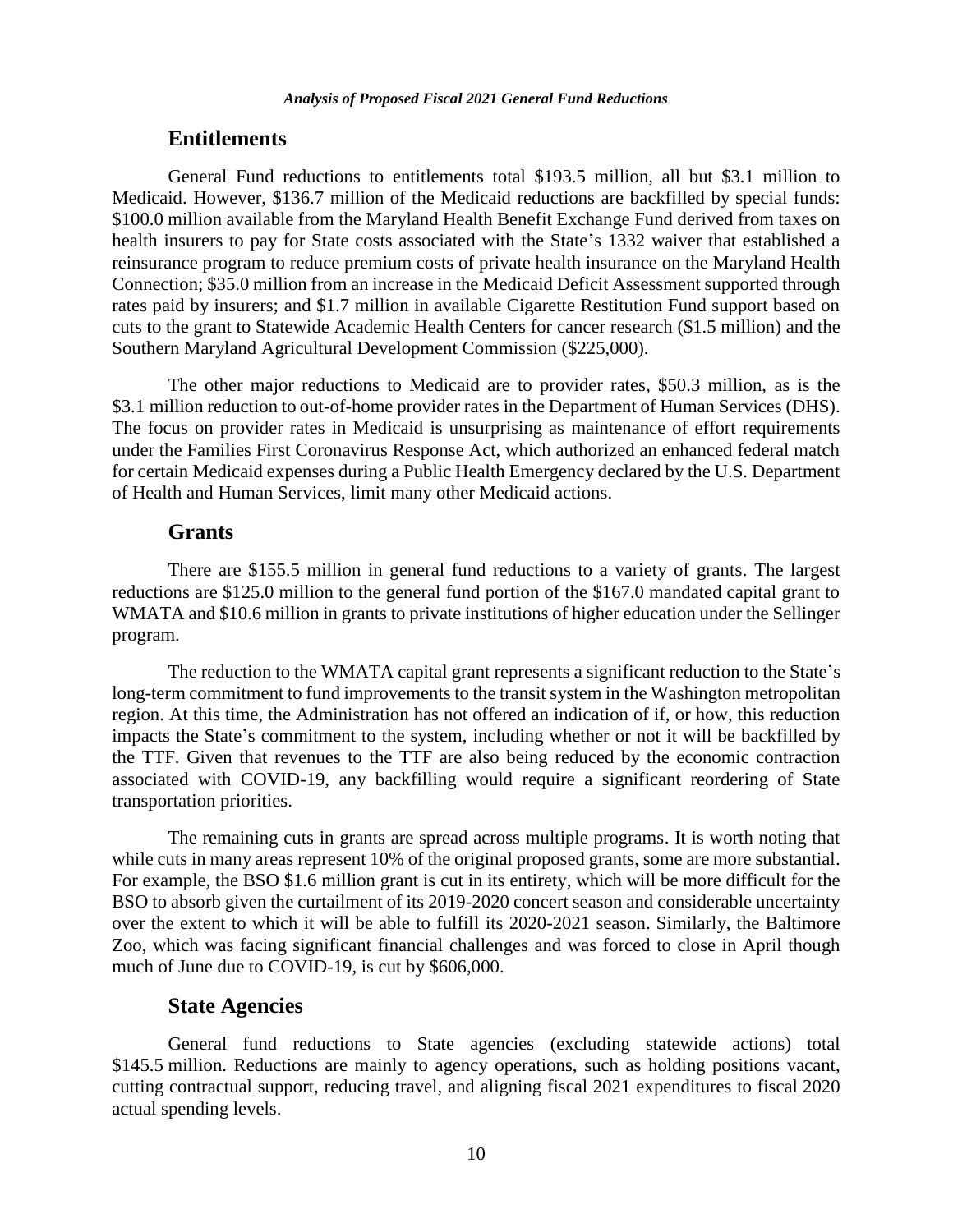Some of the larger individual actions include elimination of provider rate increases for developmental disability providers and non-Medicaid behavioral health services (\$36.0 million), restructuring various major Information Technology Development Projects and reducing funding for cybersecurity initiatives (\$15.0 million), reducing critical maintenance projects (projects that are nearing the end of their useful life and need to be restored to get back to design effectiveness) and financing facility security enhancements in the Department of General Services (\$7.5 million), abolishing 91.8 vacant positions (\$7.4 million), aligning residential per diem spending in the Department of Juvenile Services to updated utilization projections (\$6.3 million), using fund balance to backfill a \$5.5 million reduction in the Heritage Structure Rehabilitation Tax Credit, savings from the transition from the Partnership Assessment for College and Career Readiness assessment (\$4.7 million), savings in information technology spending in DHS (\$4.0 million), and alignment of the Community College Promise Scholarship program to updated projections based on fiscal 2020 spending (\$3.5 million).

There is one agency, the new Alcohol and Tobacco Commission, for which dedicated fiscal 2021 funding is deleted in its entirety for a savings of \$0.9 million. The commission was created by Chapter 12 of 2019 by removing certain alcohol and tobacco oversight functions from the Comptroller of Maryland. Chapters 359 and 360 of 2020 deferred establishment until January 1, 2021, and authorized the transfer of other funding and position from the Comptroller at that time. The impact of eliminating the \$0.9 million on the ability of the commission to operate as a separate entity effective in January 2021 is unclear.

#### **Employee Compensation**

Savings from reductions in employee compensation total \$138.5 million in general funds. As shown in **Exhibit 9**, the largest area of savings is \$54.9 million from a temporary salary reduction for Executive Branch employees, excluding public four-year higher education institutions. At this point, there is no detail as to how the Administration intends to implement this reduction. However, the reduction represents a 3% salary savings applied over the full fiscal year.

Part of the proposed savings, \$12.2 million, assumes that the Judiciary and Legislative branches will adopt similar actions, or at least achieve similar levels of savings, to those taken by the Executive Branch.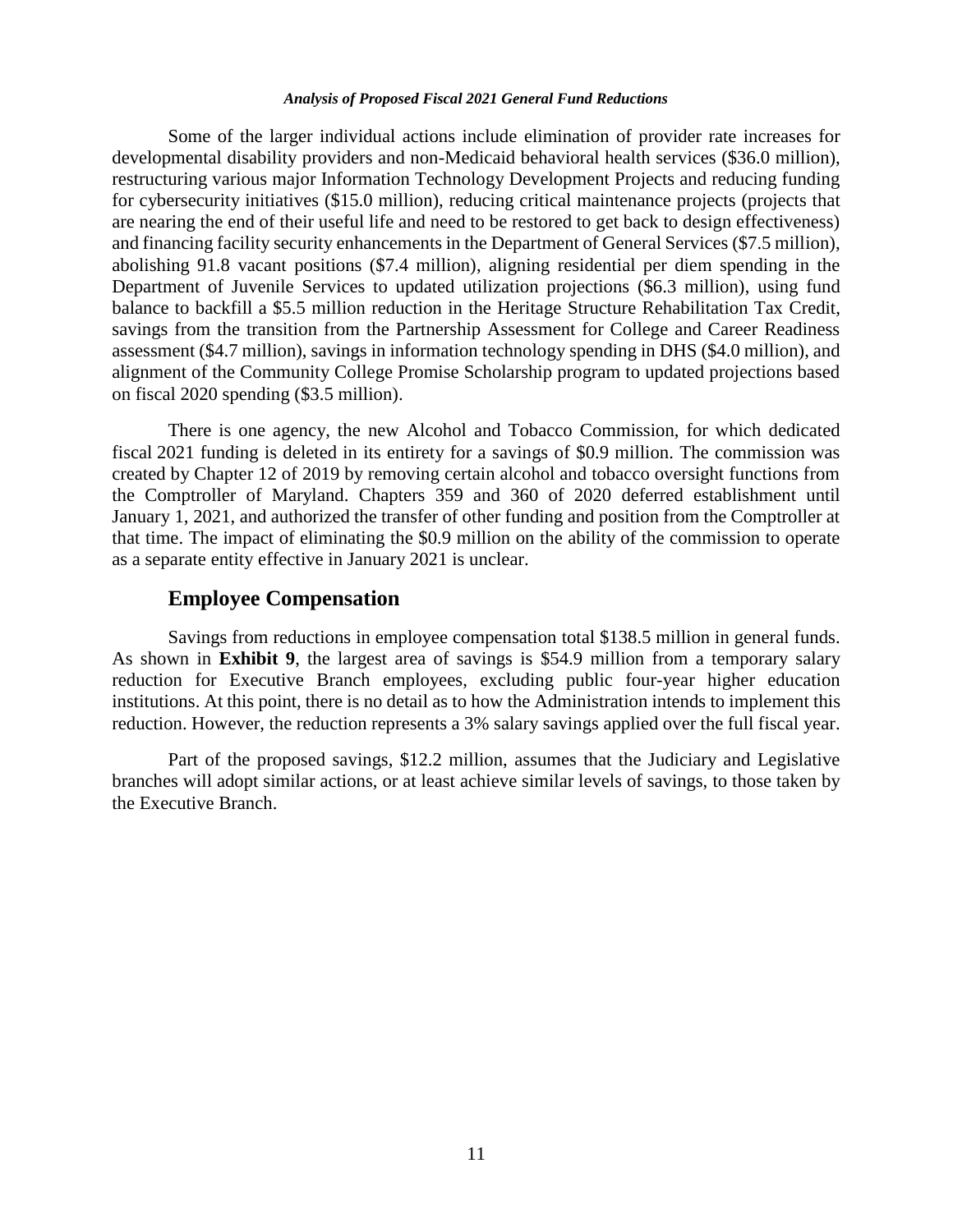# **Exhibit 9 Employee Compensation Reductions (\$ in Millions)**

| <b>Item</b>                                                                                                                                                                                                                                                              | <b>General Fund</b><br><b>Savings</b> |
|--------------------------------------------------------------------------------------------------------------------------------------------------------------------------------------------------------------------------------------------------------------------------|---------------------------------------|
| Temporary salary reduction (Executive Branch excluding public four-year higher<br>education institutions)*                                                                                                                                                               | \$54.9                                |
| State Employee 2% general salary increase effective January 1, 2021                                                                                                                                                                                                      | 48.2                                  |
| Temporary salary reduction (Judiciary \$10.0 million) and temporary salary reduction and<br>2% general salary increase effective January 1, 2021 (Legislature \$2.2 million)<br>Fiscal 2021 Annual Salary Review targeted increases for hard to recruit/retain positions | 12.2                                  |
| including social workers, direct care workers, licensed practical nurses, teachers, pretrial<br>investigators, laboratory scientists, and veterans benefit specialists<br>State Law Enforcement Officers Labor Alliance 4% general salary increase effective             | 11.7                                  |
| July 1, 2020                                                                                                                                                                                                                                                             | 11.5                                  |
| <b>Total</b>                                                                                                                                                                                                                                                             | \$138.5                               |

\*Higher education institutions have the autonomy to implement furloughs and temporary salary reductions to offset reductions to their budgets.

Source: Department of Budget and Management; Department of Legislative Services

## **Public Four-year Institutions of Higher Education**

State general fund support to public four-year institutions of higher education is reduced by \$131.5 million. This amount excludes \$18 million in statewide reductions, which are discussed further below. Reductions are allocated as shown in **Exhibit 10**.

As shown in the exhibit, taken together the reductions represent a significant change to the fiscal 2021 general fund appropriation, ranging from 8.4% for Baltimore City Community College (BCCC) to 9.9% for the University System of Maryland (USM). However, in comparison to the fiscal 2020 level of funding, Morgan State University actually sees a 3.5% increase while general fund support for St. Mary's College of Maryland is essentially flat, falling by only 0.6%. USM and BCCC experience more significant reductions, 5.4% and 8.5% respectively. BCCC's reduction compared to fiscal 2020 is larger because its fiscal 2021 appropriation fell in comparison to fiscal 2020.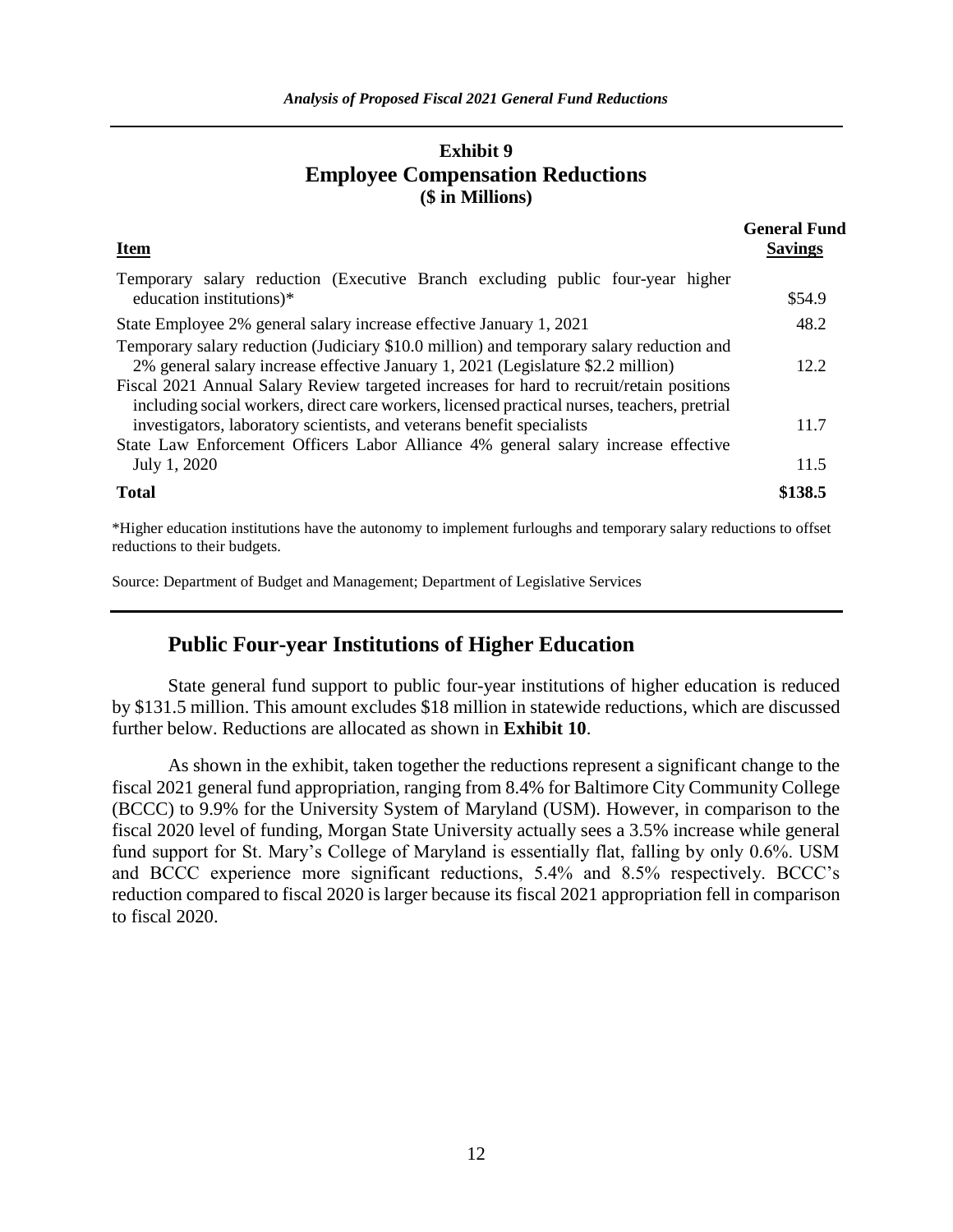# **Exhibit 10 General Fund Reductions to Public Four-year Institutions of Higher Education**

|             | <b>Targeted</b><br><b>Reductions</b> | <b>Statewide</b><br><b>Adjustments</b> | <b>Total</b>    | <b>Change</b><br><b>Compared to</b><br><b>Fiscal 2021</b><br>Appropriation | <b>Change</b><br><b>Compared to</b><br><b>Fiscal 2020</b><br>Appropriation |
|-------------|--------------------------------------|----------------------------------------|-----------------|----------------------------------------------------------------------------|----------------------------------------------------------------------------|
| <b>USM</b>  | $-$117,302,869$                      | $-$ \$6,309,739                        | $-$133,612,608$ | $-9.9\%$                                                                   | $-5.4\%$                                                                   |
| <b>MSU</b>  | $-8,979,480$                         | $-1,336,270$                           | $-10,315,750$   | $-9.1%$                                                                    | 3.5%                                                                       |
| <b>SMCM</b> | $-2,054,502$                         | $-240,151$                             | $-2,294,653$    | $-9.7\%$                                                                   | $-0.6%$                                                                    |
| <b>BCCC</b> | $-3,207,008$                         | $-147,833$                             | $-3,354,841$    | $-8.4%$                                                                    | $-8.5\%$                                                                   |

**Total -\$131,543,859 -\$18,033,993 -\$149,577,852**

BCCC: Baltimore City Community College MSU: Morgan State University SMCM: St. Mary's College of Maryland USM: University System of Maryland

Note: At the time of writing, reductions by individual USM institution were not available.

Source: Department of Budget and Management; Department of Legislative Services

# **PAYGO**

**Exhibit 11** highlights that the proposed PAYGO reductions virtually eliminate fiscal 2021 general fund PAYGO appropriations.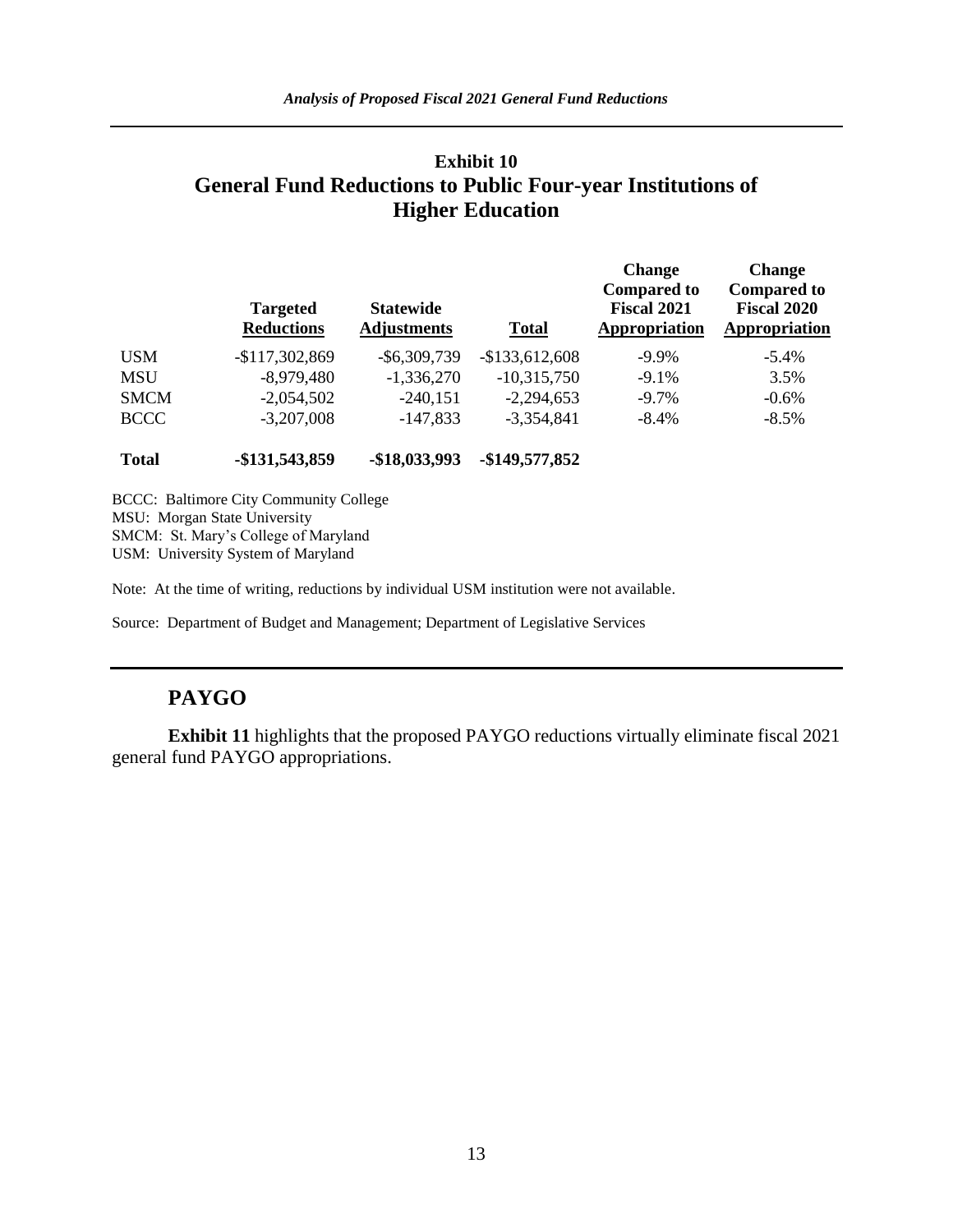# **Exhibit 11 Fiscal 2021 PAYGO Reductions and Remaining Appropriations**

| <b>Project Title</b>                                                                | Legislative<br><b>Appropriation</b> | <b>Reductions</b> | <b>Adjusted</b><br><b>Appropriation</b> |
|-------------------------------------------------------------------------------------|-------------------------------------|-------------------|-----------------------------------------|
| MISC: Cal Ripken, Sr. Foundation Turf Field                                         | \$500,000                           | \$0               | \$500,000                               |
| MISC: Boys and Girls Clubs of Metropolitan Baltimore<br>Infrastructure              | 250,000                             | \$0               | \$250,000                               |
| MISC: Maryland Alliance of Boys and Girls Clubs Safety<br>and Security Enhancements | 250,000                             | \$0               | \$250,000                               |
| MISC: End Hunger Kitchen                                                            | 500,000                             | \$0               | \$500,000                               |
| IAC: Healthy School Facility Fund                                                   | 30,000,000                          | $-$ \$30,000,000  | \$0                                     |
| IAC: Public School Safety Grant Program                                             | 10,000,000                          | $-$10,000,000$    | \$0                                     |
| IAC: Non-Public School Security Improvements                                        | 3,500,000                           | $-$ \$3,500,000   | \$0                                     |
| MHEC: Community College Facilities Renewal Grant<br>Program                         | 4,000,000                           | $-$ \$4,000,000   | \$0                                     |
| DHCD: Neighborhood Business Development Program                                     | 500,000                             | \$0               | \$500,000                               |
| Seed Community Development Anchor<br>DHCD:<br><b>Institution Fund</b>               | 5,000,000                           | $-$ \$5,000,000   | \$0                                     |
| DHCD:<br>National<br>Capital<br>Strategic<br>Economic<br>Development Fund           | 7,000,000                           | $-\$7,000,000$    | \$0                                     |
| <b>DHCD:</b> Rental Housing Programs                                                | 12,000,000                          | $-$12,000,000$    | \$0                                     |
| MDE: Hazardous Substance Cleanup Program                                            | 500,000                             | $-$ \$500,000     | \$0                                     |
| MDE: Comprehensive Flood Management Program                                         | 200,000                             | \$0               | \$200,000                               |
| <b>Total FY 2021 PAYGO General Funds</b>                                            | \$74,200,000                        | $-$ \$72,000,000  | \$2,200,000                             |

Source: Department of Budget and Management; Department of Legislative Services

#### The reductions:

 eliminate PAYGO in programs that provide school facility improvement grants administered by the Maryland State Department of Education (MSDE), including the Healthy Schools Facility Fund that provides grants to public primary and secondary schools in the State to address facility problems that impact the health of students and staff, the Public School Safety Grant Program that provides grants to local school systems for security improvements, including secure and lockable doors for every classroom, an area of safe refuge in every classroom, and surveillance and other security technology for school monitoring purposes; and the Non-Public School Security Improvement Program;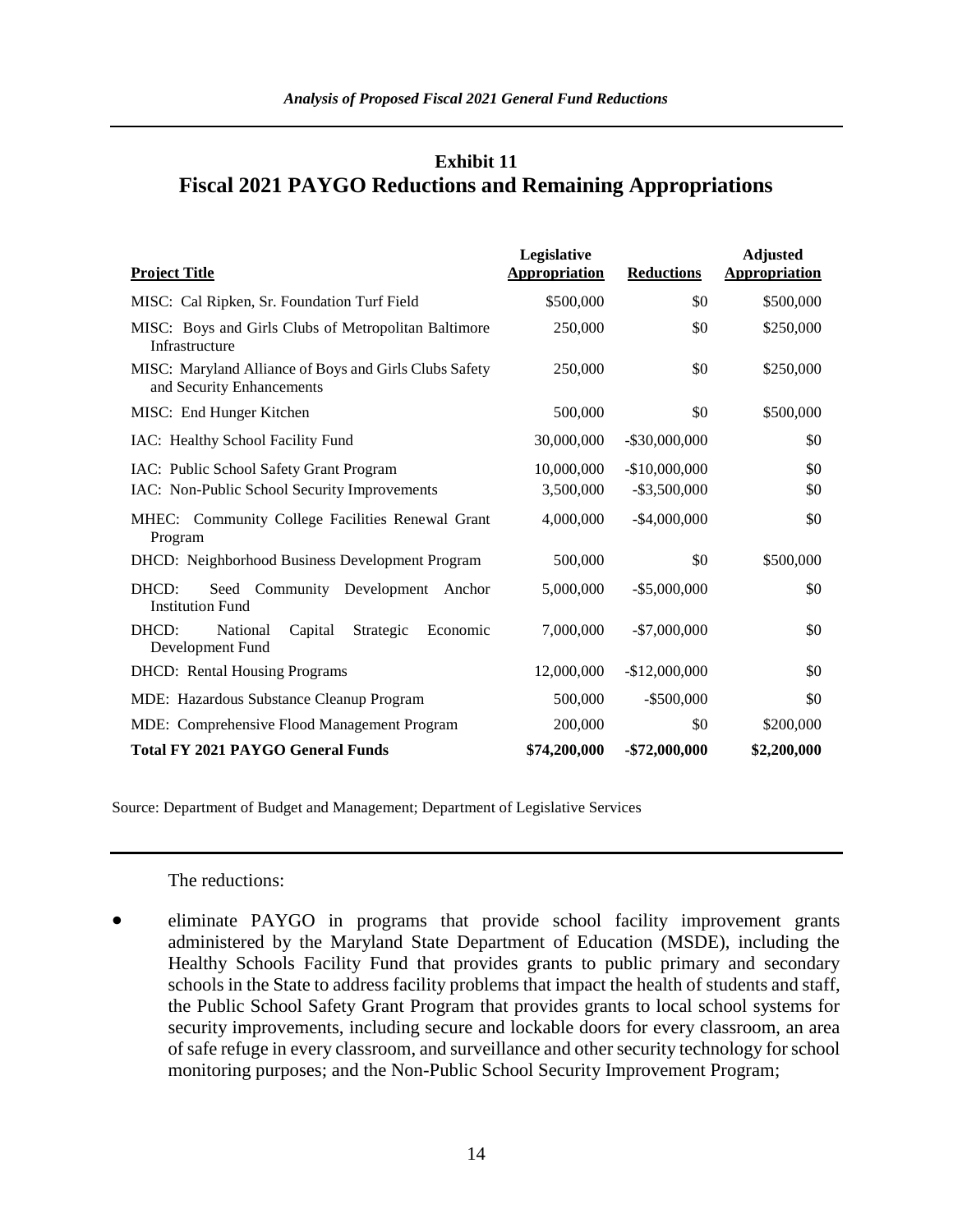- leave only \$500,000 in PAYGO funding in the Department of Housing and Community Development for the Neighborhood Business Development Program while eliminating PAYGO funding for the Rental Housing program that provides loans to housing developers for the financing of affordable rental housing developments for low- and moderate-income households, the National Capital Strategic Economic Development Fund that offers financial assistance to specified government agencies, entities controlled by housing authorities, and community development organizations in the national capital region for community enhancement projects; and the Seed Community Development Anchor Institution Fund that provides strategic community investment grants for projects located near higher education and health care anchor institutions;
- eliminate PAYGO funding for the Community College Facilities Renewal Grant Program which provides grants administered by the Maryland Higher Education Commission for facility renewal projects at local community colleges and Baltimore City Community College; and
- preserve \$200,000 in PAYGO funding in the Maryland Department of the Environment for the Comprehensive Flood Management Program while cutting all funding from the Hazardous Substance Clean-up Program which supports site assessments and remediation of hazardous waste contaminated sites throughout the State.

Advice from counsel for the General Assembly has raised concern with the proposal to reduce the \$43.5 million in PAYGO funding for programs administered by MSDE, as these programs provide funding to make schools safe and healthy for learning, thereby making them constitutionally protected education aid. As such, any reductions to these programs would need to be enacted via legislation.

# **Other Statewide Actions**

There are \$64.8 million in proposed additional statewide actions.

As shown in **Exhibit 12**, the largest reduction relates to State health insurance contributions, \$32.9 million, and reflects three separate items:

- \$21.0 million from excess fund balance due to lower than projected medical and dental expenditures as a result of COVID-19 restrictions on procedures;
- \$4.9 million from aligning the formulary used by retirees with the formulary used by employees. Specifically, under the CVS Pharmacy Benefit Manager contract used for prescription drug coverage by the State, when the State transitioned to CVS' formulary, retirees were allowed to keep their existing formulary. Savings are derived from anticipated additional rebates; and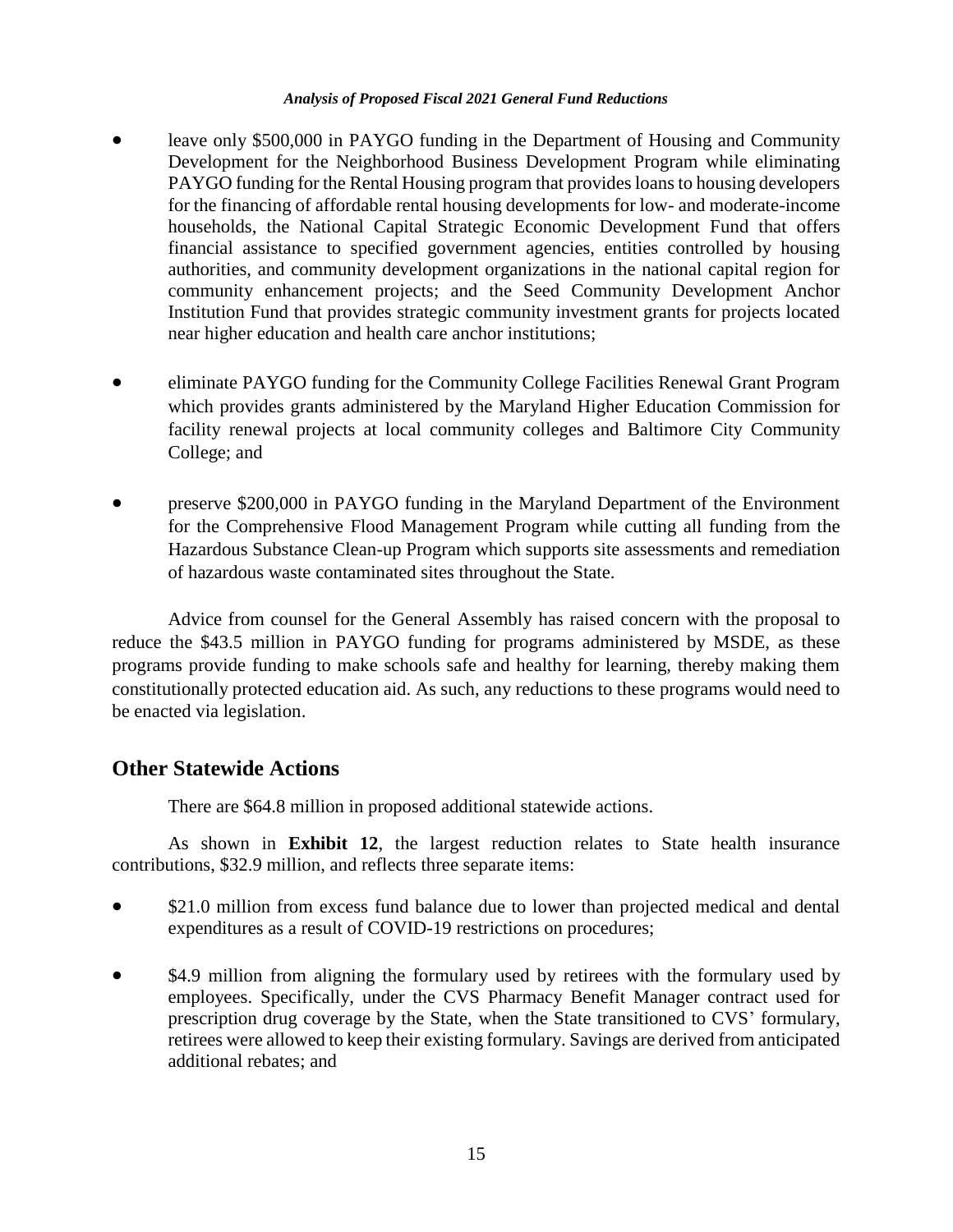\$7.0 million by truing up premiums for Exclusive Provider Organization (EPO) and Preferred Provider Organization (PPO) plans. The State has been able to keep employee/retiree premiums flat for several years by providing additional subsidies into the health account, which offset the premium growth necessary to keep pace with expenditures. As a result, the State is paying more than the agreed upon cost share for EPO (85/15) and PPO (80/20). The true up would enforce these agreed upon splits, which will increase employee/retiree contributions for the calendar 2021 plan year.

## **Exhibit 12 Statewide Reductions**

| <b>Total</b>                             | -\$64,759,317    |
|------------------------------------------|------------------|
| DoIT Enterprise and IT Salary Reductions | $-2,957,739$     |
| <b>Unemployment Insurance Reduction</b>  | $-9,313,189$     |
| <b>Overtime Reduction</b>                | -19,598,349      |
| <b>Health Insurance Reduction</b>        | $-$ \$32,890,041 |

DoIT: Department of Information Technology IT: information technology

Source: Department of Budget and Management; Department of Legislative Services

Savings in overtime (\$19.6 million) are derived by enforcing, effective July 1, 2020, a policy that paid leave will no longer be treated as work time for the purposes of triggering overtime compensation. The State's current policies allow for an employee to use accrued leave during a normal work week and have that count as work time in regards to determining overtime compensation. The savings result from fewer employees earning overtime compensation, since overtime will only be earned in pay periods where an employee works the required number of hours.

The unemployment insurance reduction is taken as the State has a significant surplus in the special fund account it uses to pay unemployment insurance claims filed by State workers.

## **Retirement Contributions**

The \$61.4 million savings in retirement contributions is the general fund share of the \$75.0 million supplemental retirement contribution. This contribution is above the State's actuarially required contribution which was included in the fiscal 2021 budget, and there is no reduction to the required contribution.

#### **Fund Balance Transfers and Fund Swaps**

A total of \$52.5 million in fund balance transfers and fund balance swaps are identified in addition to those already identified under various other categories of reductions and are listed in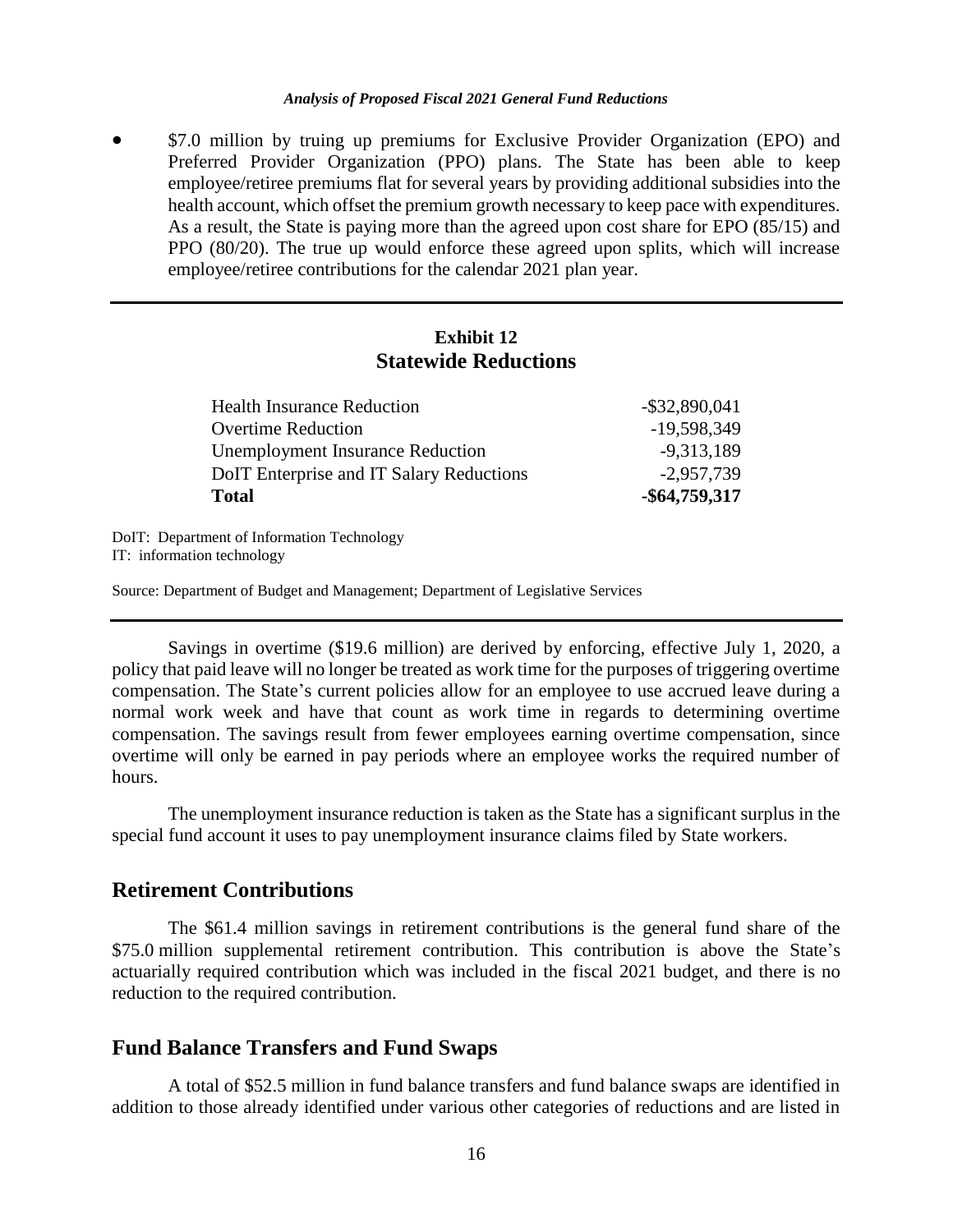**Exhibit 13**. The largest transfer is \$30.0 million from the State Employee Unemployment Insurance Trust Fund. The State is self-insured for unemployment insurance and has built up a surplus in the program. This \$30.0 million fund balance transfer is in addition to statewide reductions in unemployment insurance expenditures noted above. According to DBM, the fund retains sufficient balance to cover costs associated with the State's unemployment claims.

## **Exhibit 13 Fund Balance Transfers and Fund Swaps**

## **Fund Source**

| Unemployment Insurance Trust Fund                    | \$30,000,000 |
|------------------------------------------------------|--------------|
| Maryland Board of Physicians Fund                    | 5,000,000    |
| <b>Waiting List Equity Fund</b>                      | 5,000,000    |
| Maryland Medical Cannabis Commission                 | 4,000,000    |
| <b>Community Health Resources Commission</b>         | 4,000,000    |
| <b>Maryland Correctional Enterprises</b>             | 2,000,000    |
| Board of Professional Counselors and Therapists Fund | 1,500,000    |
| Board of Pharmacy Fund                               | 500,000      |
| Cord Blood Transplant Program fund balance           | 250,001      |
| <b>Integrated Care Network fund balance</b>          | 216,845      |
| <b>Total</b>                                         | \$52,466,846 |

Source: Department of Budget and Management; Department of Legislative Services

A preliminary analysis of the special fund balances from various other programs listed in Exhibit 13 indicates that there is adequate available funding to implement these actions. It should be noted that the \$5.0 million reduction from the Waiting List Equity Fund may prevent appropriate investments into community-based care, and the \$4.0 million reduction to the Community Health Resources Commission (CHRC) will limit CHRC's ability to make grants to health care providers. However, the CHRC was recently provided with \$1.5 million in federal CARES Act funding for COVID-19 specific grants and has awarded \$1.3 million of that funding, somewhat offsetting the impact of this reduction.

### **Debt Service**

The smallest reduction, \$7.2 million, is to general fund debt service support to reflect additional revenues into the Annuity Bond Fund from the sale of one helicopter (\$6.0 million) and a fixed wing aircraft (\$1.2 million). The sale of the helicopter is also associated with \$1.3 million in operational savings from the closure of one base operated by the aviation division in the Department of State Police (DSP).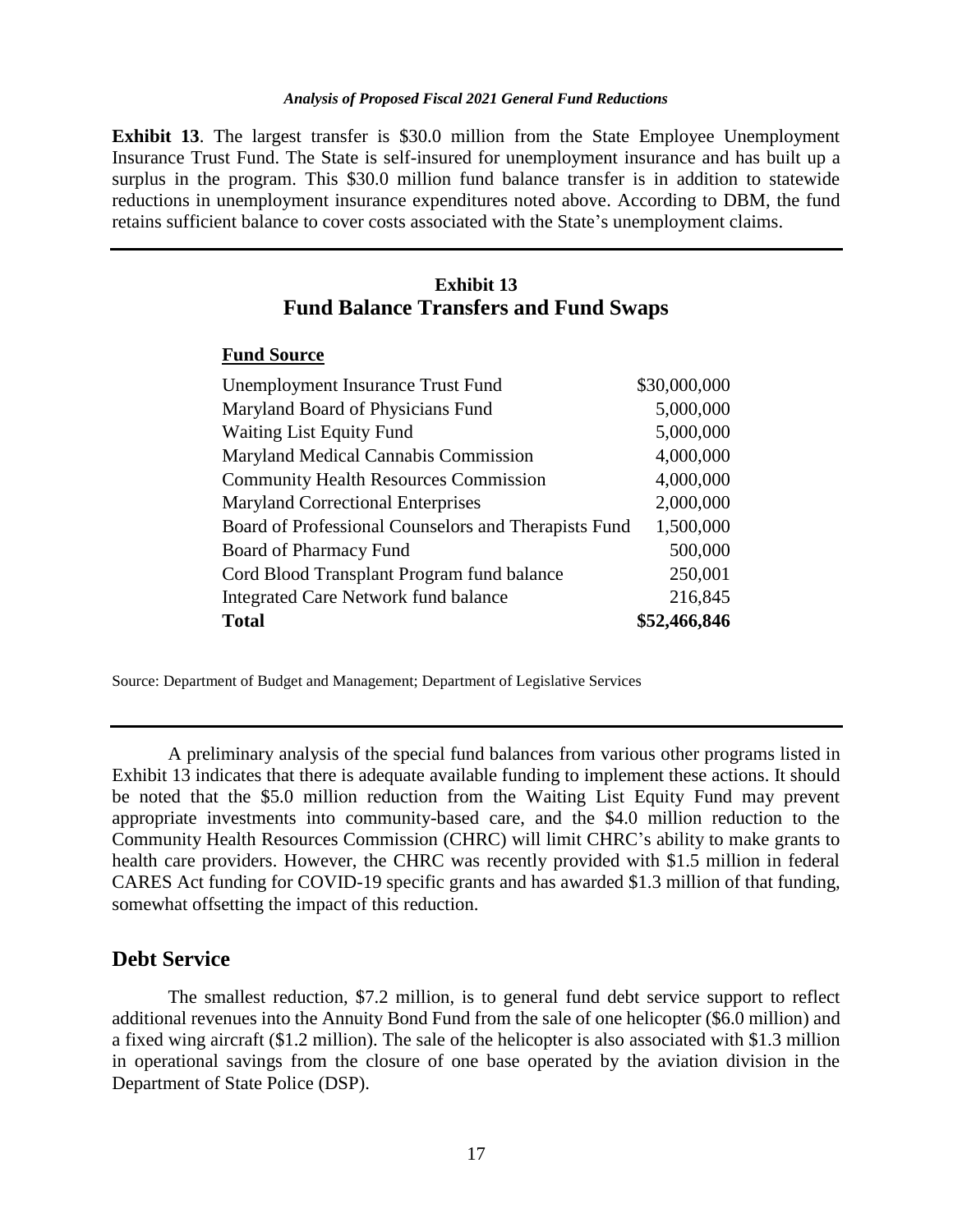It should be noted that at this time DSP is unable to identify which Maryland State Police Aviation Command (MSPAC) base is to be closed, or where this aircraft is stationed. The impact on response times and service coverage therefore also remains unknown. DSP is unable to explain how it will reduce MSPAC's operational capacity while maintaining adequate service coverage. During the 2020 session, for example, legislators expressed concern regarding MSPAC's limited operational capacity, particularly at the Trooper 5 base in Cumberland.

## **Summary**

In addition to specific concerns raised as part of the general discussion noted above, three other broad points can be made about the proposed reductions.

- The lack of specificity surrounding a significant amount of the proposed reductions. In some cases, most notably the \$200.0 million in K-12 education aid and \$130.0 million in unallocated local aid, these reductions are simply indicative of areas where the Administration intends to cut. Without knowing what specific cuts are proposed, however, local jurisdictions will be uncertain as to how to plan for what is already going to be a fraught budget year. In other cases, the impact of an action is unknown and may have ramifications for other programs that are not specifically included in the proposed reduction list, for example, the implementation of the \$125.0 million reduction to the WMATA grant.
- As noted earlier, the proposed reductions are split between those that would be implemented immediately by BPW on July 1, 2020, and those proposed to be implemented through subsequent budget action or a BRFA. As noted, in part this reflects restrictions over the statutory authority of BPW to implement reductions. However, it does mean that local governments and provider groups in particular, if those reductions are approved by the General Assembly, may potentially have to absorb reductions in the last quarter of the fiscal year. For example, providers will be receive a 4% rate increase on July 1, 2020, but potentially would see a 16% rate reduction in the last quarter of fiscal 2021 in order to yield the full value of an annual 4% rate reduction. In an environment where the delivery of health and community-based services is already uncertain, this could result in even larger cash-flow concerns toward the end of the fiscal year.
- Finally, many of the reductions are specifically targeted at budget priorities identified by the legislature during the 2020 session, and in many cases the reductions are even deeper than those proposed by the Governor and rejected by the General Assembly during session. For example, rate increases of 4% for developmental disability, behavioral health, and a variety of Medicaid providers that relate to the gradual increase in the State's minimum wage, are eliminated after a 2% rate cut was restored during session. Similarly, a partial reduction to the increase in mandated funding for community colleges was restored during session but is being cut entirely in this proposal. Again, the proposal to shift certain costs of SDAT to the locals that was rejected during session is quadrupled in the proposed reductions. Even relatively small restorations to mandated funding for the City of Annapolis and the Maryland Public Broadcasting Commission (already seeing reductions in member contributions due to the worsening economy) are cut back to levels originally proposed by the Administration during session.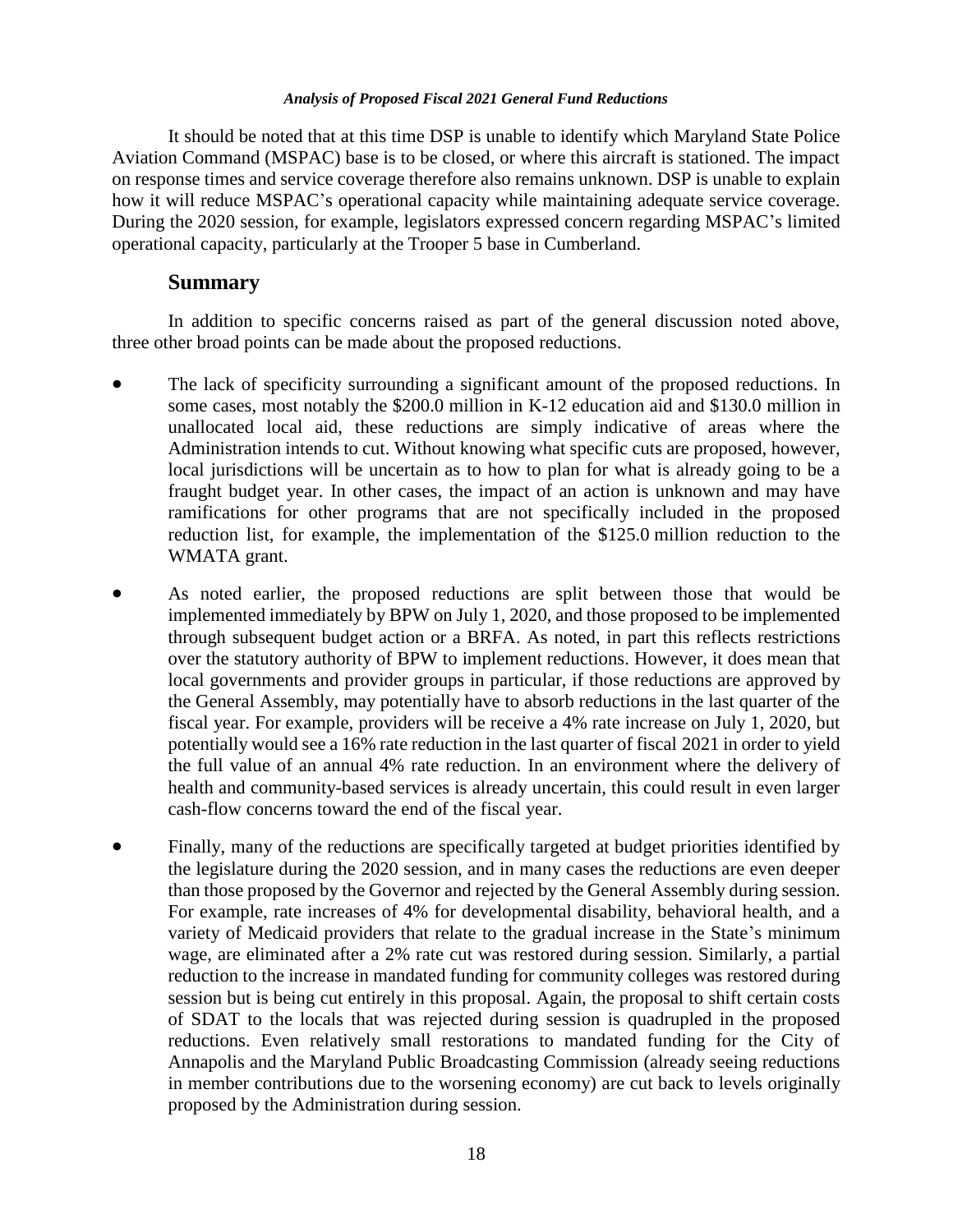# **Appendix 1 Timeline for Proposed Reduction**

| Reductions to be taken by BPW July 1, 2020                                                                   |                   |                 | -\$610,331,650 |
|--------------------------------------------------------------------------------------------------------------|-------------------|-----------------|----------------|
| Reductions that may be implemented prior to 2021 Session<br>but will be reflected in Fiscal 2022 Budget Bill |                   |                 | -\$119,008,265 |
| <b>Employee Compensation</b>                                                                                 |                   |                 |                |
| Temporary salary reduction (equivalent to 3% for full fiscal<br>year)                                        | $-$ \$66,523,377  |                 |                |
| Reduction of fiscal 2021 general salary increase (2% effective                                               |                   |                 |                |
| January 1, 2021)                                                                                             | $-41,144,888$     |                 |                |
| Subtotal                                                                                                     |                   | $-$107,668,265$ |                |
| <b>Provider Rates</b>                                                                                        |                   |                 |                |
| Physician evaluation and management fees                                                                     | $-$ \$4,140,000   |                 |                |
| <b>Subtotal</b>                                                                                              |                   | $-$ \$4,140,000 |                |
| <b>Public Debt</b>                                                                                           |                   |                 |                |
| Use proceeds from helicopter/aircraft sales to reduce general                                                |                   |                 |                |
| fund support for debt service                                                                                | $-$7,200,000$     | $-$7,200,000$   |                |
| <b>Subtotal</b>                                                                                              |                   |                 |                |
| <b>Actions that Require Legislative Approval (BRFA)</b>                                                      |                   |                 | -\$724,561,256 |
| <b>Education and Library Aid</b>                                                                             |                   |                 |                |
| Reduce K-12 education aid                                                                                    | $-$ \$200,000,000 |                 |                |
| Align funding for Next Generation Scholars of Maryland<br>program with actual spending                       | $-1,000,000$      |                 |                |
| Align funding for the Public School<br>Opportunities                                                         |                   |                 |                |
| Enhancement Program with actual spending                                                                     | $-500,000$        |                 |                |
| Eliminate Robotics Program                                                                                   | $-350,000$        |                 |                |
| Reduce funding for expanded hours for the Enoch Pratt Free                                                   |                   |                 |                |
| Library                                                                                                      | $-300,000$        |                 |                |
| Subtotal                                                                                                     |                   | -\$202,150,000  |                |
| <b>Fund Balance Transfers to General Fund and Fund Swaps</b>                                                 |                   |                 |                |
| Transfer reinsurance funding from the Maryland Health                                                        |                   |                 |                |
| <b>Benefit Exchange</b><br>Transfer surplus from the State Employees Unemployment                            | $-$100,000,000$   |                 |                |
| Insurance Trust Fund to the General Fund                                                                     | $-30,000,000$     |                 |                |
| Maryland Board of Physicians                                                                                 | $-5,000,000$      |                 |                |
| Waiting List Equity Fund                                                                                     | $-5,000,000$      |                 |                |
| Maryland Medical Cannabis Commission                                                                         | $-4,000,000$      |                 |                |
| <b>Community Health Resources Commission</b>                                                                 | $-4,000,000$      |                 |                |
| Transfer surplus from Maryland Correctional Enterprise to                                                    |                   |                 |                |
| General Fund                                                                                                 | $-2,000,000$      |                 |                |
| Board of Professional Counselors and Therapists                                                              | $-1,500,000$      |                 |                |
| Board of Pharmacy                                                                                            | $-500,000$        |                 |                |
| Authorize use of remaining special fund balance from the                                                     |                   |                 |                |
| Cord Blood Transplant Program for the Maternal and Child                                                     |                   |                 |                |
| Health Surveillance                                                                                          | $-250,001$        |                 |                |
| <b>Integrated Care Network</b>                                                                               | $-216,845$        |                 |                |
| Subtotal                                                                                                     |                   | -\$152,466,846  |                |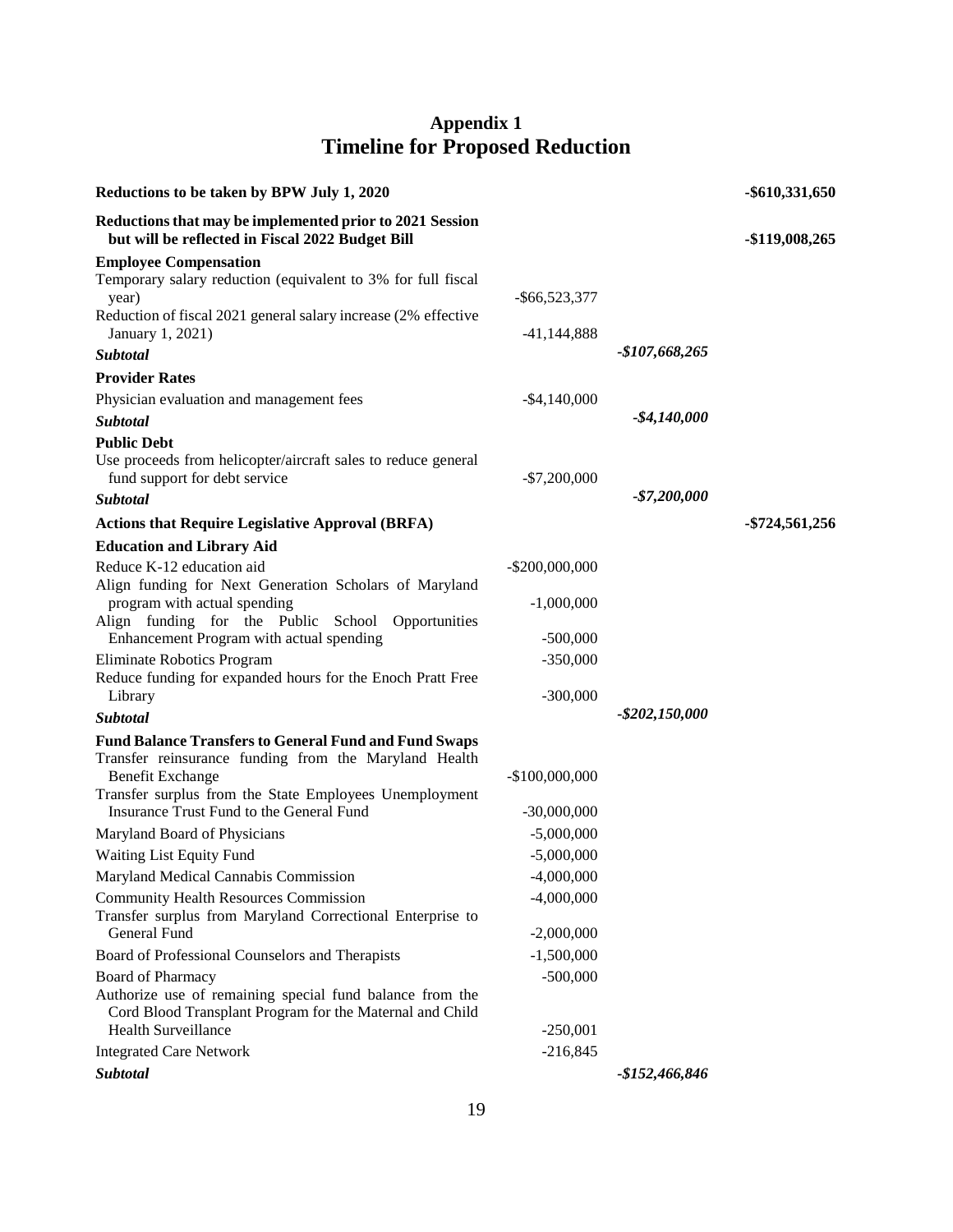| <b>Other Local Aid</b>                                        |                  |                  |                  |
|---------------------------------------------------------------|------------------|------------------|------------------|
| Unallocated reduction                                         | $-$130,000,000$  |                  |                  |
| Modify the State/Local cost share for certain spending in the |                  |                  |                  |
| State Department of Assessments and Taxation from 50/50       |                  |                  |                  |
| to 10/90                                                      | $-16,760,000$    |                  |                  |
| Subtotal                                                      |                  | $-$146,760,000$  |                  |
| <b>State Reserve Fund</b>                                     |                  |                  |                  |
| Grant to Washington Metropolitan Area Transit Authority       | $-97,000,000$    |                  |                  |
| <b>Subtotal</b>                                               |                  | $-$ \$97,000,000 |                  |
| <b>Provider Rates</b>                                         |                  |                  |                  |
| Medicaid                                                      | $-$ \$30,212,402 |                  |                  |
| <b>Developmental Disabilities</b>                             | $-26,507,537$    |                  |                  |
| <b>Behavioral Health</b>                                      | $-22,203,423$    |                  |                  |
| Subtotal                                                      |                  | $-$ \$78,923,362 |                  |
| <b>PAYGO</b>                                                  |                  |                  |                  |
| Maryland State Department of Education                        |                  |                  |                  |
| Healthy School Facilities Fund                                | $-$ \$21,000,000 |                  |                  |
| Nonpublic School Safety                                       | $-3,000,000$     |                  |                  |
| Public School Safety                                          | $-8,000,000$     |                  |                  |
| Department of Housing and Community Development               |                  |                  |                  |
| National Capital Strategic Economic Development Fund          | $-4,000,000$     |                  |                  |
| <b>Rental Housing</b>                                         | $-7,600,000$     |                  |                  |
| <b>SEED</b>                                                   | $-3,000,000$     |                  |                  |
| Subtotal                                                      |                  | $-$46,600,000$   |                  |
| <b>Other</b>                                                  |                  |                  |                  |
| Reduce remaining fiscal 2021 funding for the Alcohol and      |                  |                  |                  |
| <b>Tobacco Commission</b>                                     | $-$ \$661,048    |                  |                  |
| Subtotal                                                      |                  | $-$ \$661,048    |                  |
| <b>Total</b>                                                  |                  |                  | -\$1,453,901,171 |
| <b>BPW: Board of Public Works</b>                             |                  |                  |                  |
| BRFA: Budget Reconciliation and Financing Act                 |                  |                  |                  |
| PAYGO: pay-as-you-go                                          |                  |                  |                  |
| SEED: School for Education Evolution and Development          |                  |                  |                  |

Note: \$35.0 million of the July 1, 2020 BPW reductions require approval of an action in the BRFA.

Source: Department of Budget and Management; Department of Legislative Services